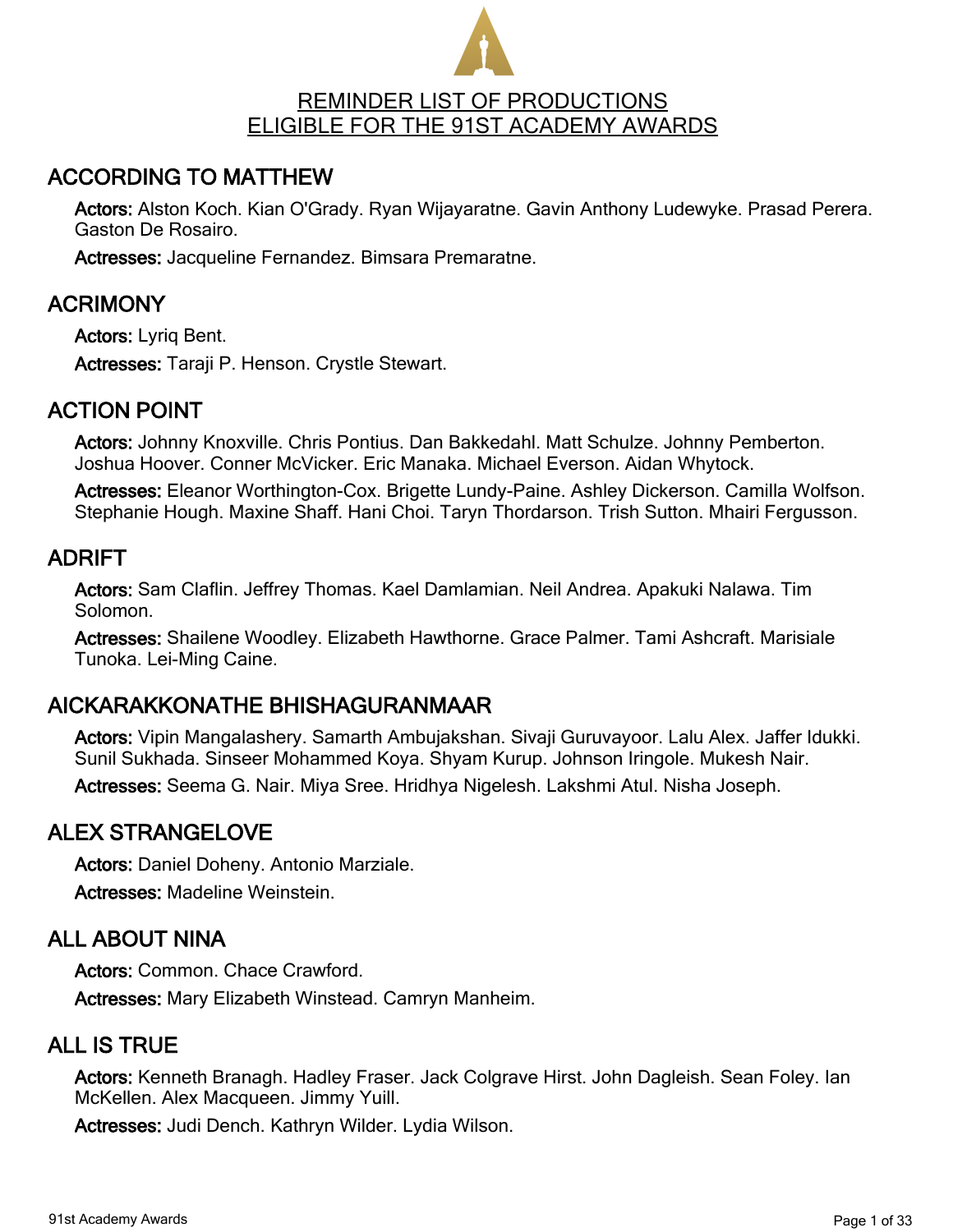### ALPHA

Actors: Kodi Smit-McPhee. Jóhannes Haukur Jóhannesson. Marcin Kowalczyk. Jens Hultén. Spencer Bogaert.

Actresses: Leonor Varela. Natassia Malthe. Mercedes de la Zerda.

# AMAZING GRACE

# AMERICAN ANIMALS

Actors: Evan Peters. Blake Jenner. Barry Keoghan. Jared Abrahamson.

### AMERICAN CHAOS

#### ANA Y BRUNO

Actors: Silverio Palacios. Damián Alcazar. Héctor Bonilla. Daniel Carrera Pasternac. Actresses: Marina de Tavira. Galia Mayer. Regina Orozco.

### ANDOVER

Actors: Richard Kind. Jonathan Silverman. Steven Bauer. Richard Portnow. Actresses: Jennifer Finnigan. Scout Taylor-Compton. Beth Grant.

# ANNA AND THE APOCALYPSE

Actors: Malcolm Cumming. Christopher Leveaux. Ben Wiggins. Mark Benton. Paul Kaye. Actresses: Ella Hunt. Sarah Swire. Marli Siu. Ella Jarvis. Janet Lawson.

#### ANNIHILATION

Actors: Oscar Isaac. Benedict Wong. David Gyasi. John Schwab. Sammy Hayman. Josh Danford. Actresses: Natalie Portman. Jennifer Jason Leigh. Gina Rodriguez. Tessa Thompson. Tuva Novotny. Sonoya Mizuno.

### ANT-MAN AND THE WASP

Actors: Paul Rudd. Michael Peña. Walton Goggins. David Dastmalchian. Tip "T.I." Harris. Bobby Cannavale. Randall Park. Laurence Fishburne. Michael Douglas.

Actresses: Evangeline Lilly. Hannah John-Kamen. Judy Greer. Abby Ryder Fortson. Michelle Pfeiffer.

### APARTMENT 407

Actresses: Frida Farrell.

### APOSTLE

Actors: Dan Stevens. Michael Sheen.

#### AQUAMAN

Actors: Jason Momoa. Willem Dafoe. Patrick Wilson. Dolph Lundgren. Yahya Abdul-Mateen II. Ludi Lin. Temuera Morrison. Randall Park. Graham McTavish. Michael Beach.

Actresses: Amber Heard. Nicole Kidman.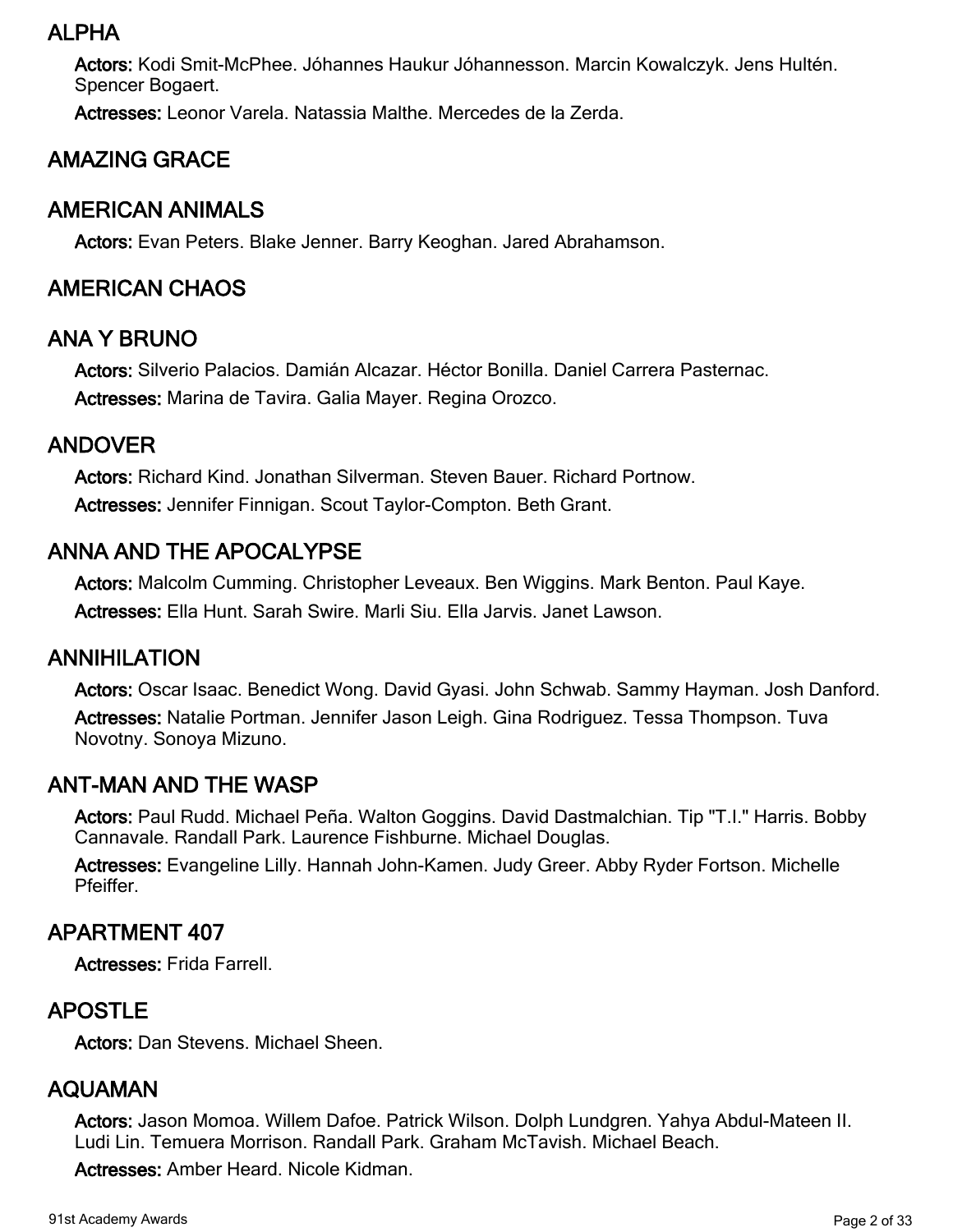# ASSASSINATION NATION

Actors: Colman Domingo. Cody Christian. Bill Skarsgård. Joel McHale.

Actresses: Odessa Young. Suki Waterhouse. Hari Nef. Abra. Anika Noni Rose. Maude Apatow. Kathryn Erbe. Bella Thorne.

# AT ETERNITY'S GATE

Actors: Willem Dafoe. Rupert Friend. Mads Mikkelsen. Mathieu Amalric. Niels Arestrup. Vincent Perez. Vladimir Consigny. Oscar Isaac.

Actresses: Emmanuelle Seigner. Anne Consigny. Lolita Chammah. Amira Casar. Stella Schnabel.

# AVENGERS: INFINITY WAR

Actors: Robert Downey Jr.. Chris Hemsworth. Mark Ruffalo. Chris Evans. Benedict Cumberbatch. Tom Holland. Chadwick Boseman. Paul Bettany. Chris Pratt. Josh Brolin.

Actresses: Scarlett Johansson. Karen Gillan. Elizabeth Olsen. Danai Gurira. Pom Klementieff. Gwyneth Paltrow. Letitia Wright. Carrie Coon. Florence Kasumba.

### AZAD

Actors: Farasat Khan. Asghar Bhatti. Shoaib Qureshi. M. Sabeeh Khan. Actresses: Nausheen Sabahat. Warda Khan. Saman Zahid.

### BAD SAMARITAN

# BAD TIMES AT THE EL ROYALE

Actors: Jeff Bridges. Jon Hamm. Lewis Pullman. Nick Offerman. Chris Hemsworth. Xavier Dolan. Shea Whigham. Mark O'Brien. Charles Halford. Jim O'Heir.

Actresses: Cynthia Erivo. Dakota Johnson. Cailee Spaeny.

### BALI: BEATS OF PARADISE

# THE BALLAD OF BUSTER SCRUGGS

Actors: Tim Blake Nelson. Bill Heck. Tom Waits. Actresses: Zoe Kazan.

### BATHTUBS OVER BROADWAY

#### BEAST

Actors: Johnny Flynn. Trystan Gravelle. Actresses: Jessie Buckley. Geraldine James.

### BEAUTIFUL BOY

Actors: Steve Carell. Timothée Chalamet. Timothy Hutton. Andre Royo. Actresses: Maura Tierney. Kaitlyn Dever. LisaGay Hamilton. Amy Ryan.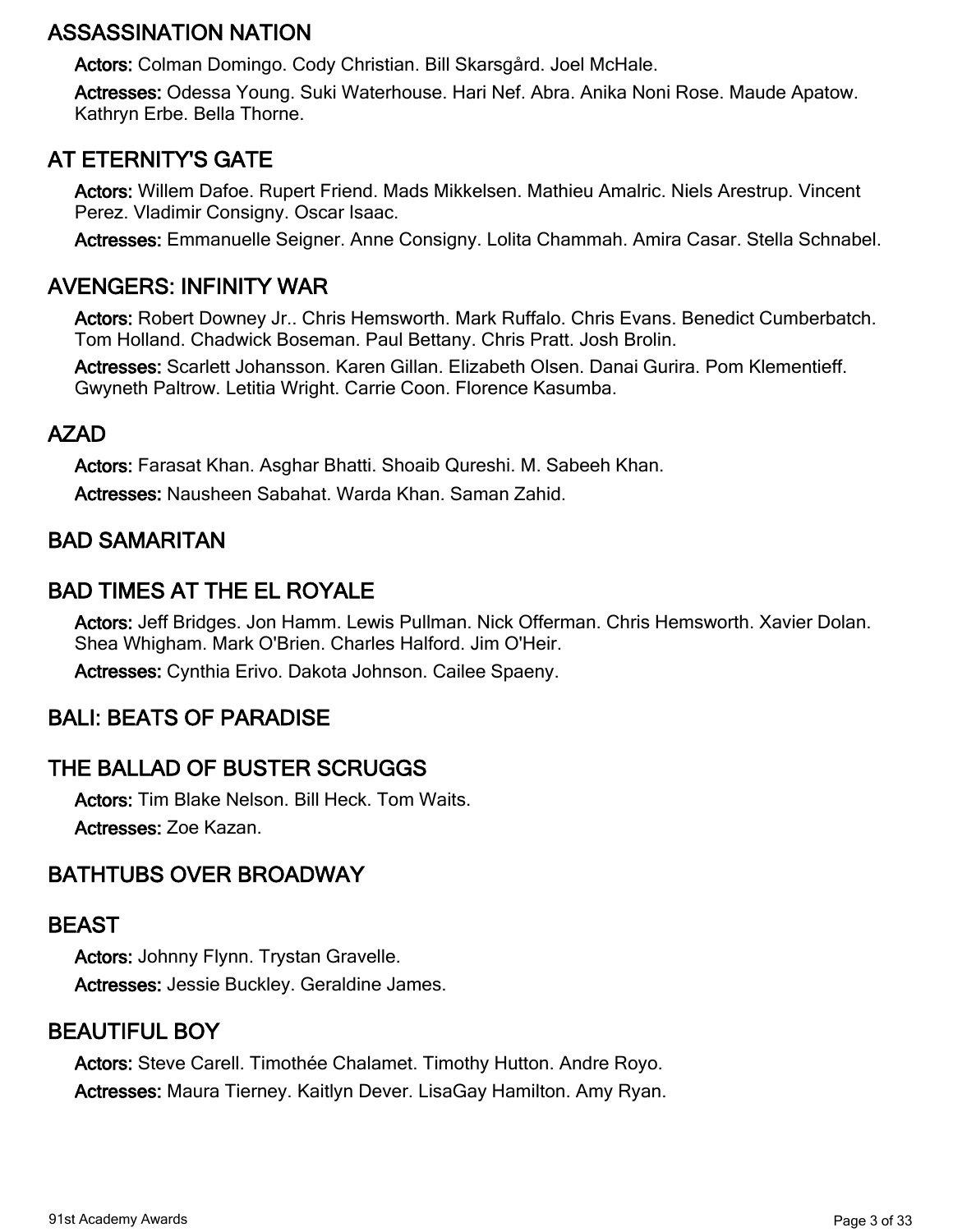# BEIRUT

Actors: Jon Hamm. Dean Norris. Larry Pine. Shea Whigham.

Actresses: Rosamund Pike.

# BEL CANTO

Actors: Ken Watanabe. Sebastian Koch. Tenoch Huerta. Ryo Kase. Noé Hernández. Olek Krupa. Johnny Ortiz. J. Eddie Martinez.

Actresses: Julianne Moore. María Mercedes Coroy.

# BELIEVER

# BEN IS BACK

Actors: Lucas Hedges. Courtney B. Vance. David Zaldivar. Michael Esper. Tim Guinee. Jack Davidson. Jakari Fraser.

Actresses: Julia Roberts. Kathryn Newton. Rachel Bay Jones. Alexandra Park. Myra Lucretia Taylor. Kristin Griffith. Mia Fowler.

# BERNARD AND HUEY

Actors: David Koechner. Jim Rash. Richard Kind. Eka Darville. Jay Renshaw. Jake O'Connor. Actresses: Mae Whitman. Sasha Alexander. Nancy Travis. Bellamy Young. Lauren Miller Rogen.

# BETTER ANGELS

### BHAYANAKAM

Actors: Renji Panicker. Bilas Nair. Varun K. Mohan. Girish Sopanam. Ariyannur Unni. Actresses: Asha Sarath. Sabitha Jayaraj.

### BIG KILL

Actors: Christoph Sanders. Jason Patric. Lou Diamond Phillips. Clint Hummel. Scott Martin. K. C. Clyde.

Actresses: Elizabeth McLaughlin. Stephanie Beran.

### BIRD BOX

Actors: Trevante Rhodes. John Malkovich. Lil Rel Howery.

Actresses: Sandra Bullock. Sarah Paulson. Jacki Weaver. Danielle Macdonald.

# BLACK PANTHER

Actors: Chadwick Boseman. Michael B. Jordan. Martin Freeman. Daniel Kaluuya. Winston Duke. Sterling K. Brown. John Kani. Forest Whitaker. Andy Serkis.

Actresses: Lupita Nyong'o. Danai Gurira. Letitia Wright. Florence Kasumba. Angela Bassett.

# BLACKKKLANSMAN

Actors: John David Washington. Adam Driver. Topher Grace. Corey Hawkins. Harry Belafonte. Jasper Pääkkönen. Ryan Eggold. Frederick Weller. Paul Walter Hauser.

Actresses: Laura Harrier. Ashlie Atkinson.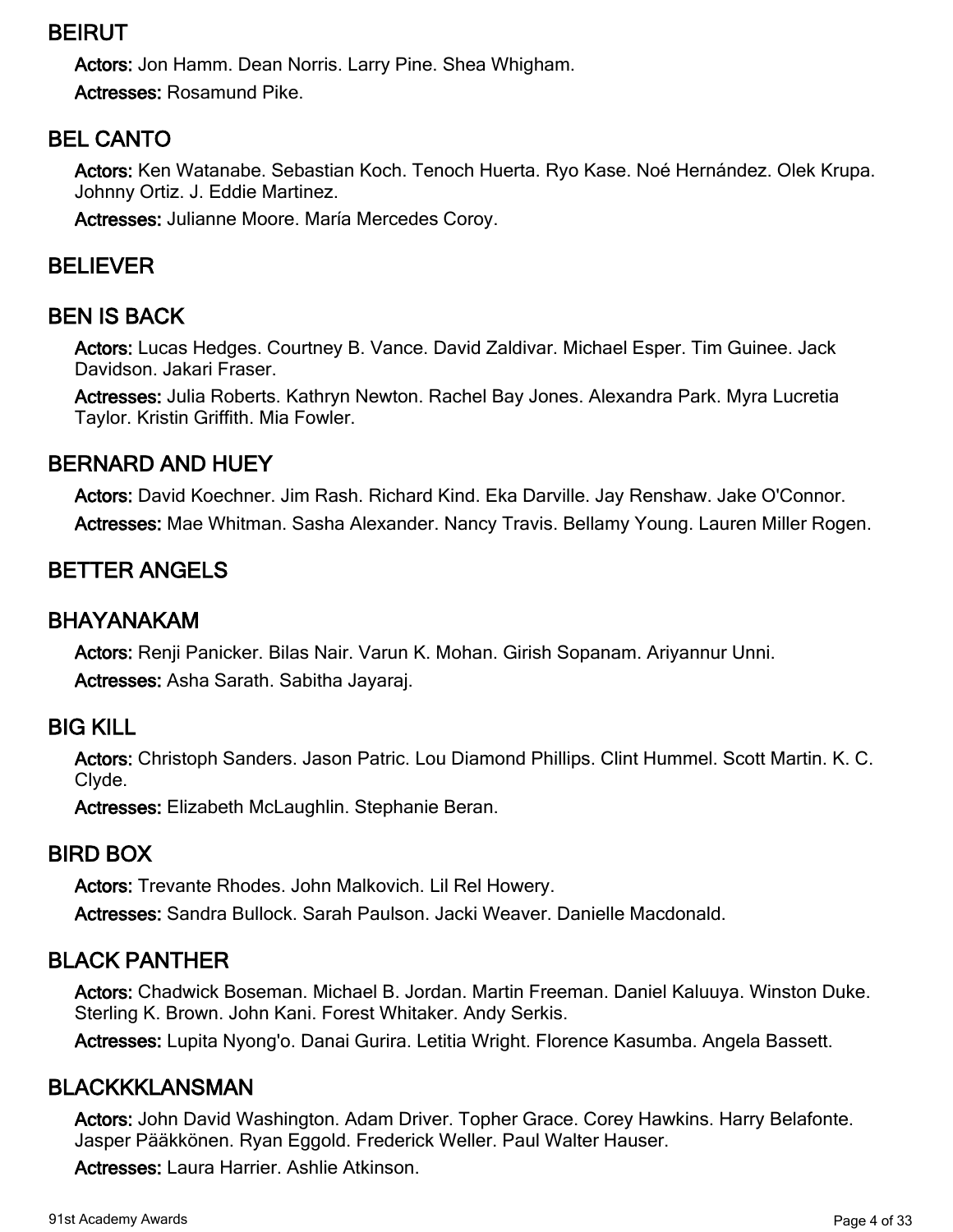### BLAZE

Actors: Ben Dickey. Josh Hamilton. Charlie Sexton. Wyatt Russell. Lloyd "Teddy" Johnson, Jr.. Kris Kristofferson. Jonathan Marc Sherman.

Actresses: Alia Shawkat. Alynda Segarra.

# THE BLEEDING EDGE

#### BLINDSPOTTING

Actors: Daveed Diggs. Rafael Casal. Ethan Embry. Utkarsh Ambudkar. Kevin Carroll. Actresses: Jasmine Cephas Jones. Janina Gavankar. Tisha Campbell-Martin.

#### **BLOCKERS**

Actors: John Cena. Ike Barinholtz.

Actresses: Leslie Mann. Kathryn Newton. Geraldine Viswanathan. Gideon Adlon.

### BLUMHOUSE'S TRUTH OR DARE

Actors: Tyler Posey. Hayden Szeto. Landon Liboiron. Nolan Gerard Funk.

Actresses: Lucy Hale. Violett Beane. Sophia Ali.

#### BODIED

Actors: Calum Worthy. Jackie Long. Jonathan 'Dumbfoundead' Park. Walter Perez. Charlamagne Tha God. Dizaster. Anthony Michael Hall.

Actresses: Rory Uphold. Shoniqua Shandai. Debra Wilson.

#### BOHEMIAN RHAPSODY

Actors: Rami Malek. Gwilym Lee. Ben Hardy. Joe Mazzello. Aidan Gillen. Allen Leech. Tom Hollander. Mike Myers.

Actresses: Lucy Boynton.

#### BOOK CLUB

Actors: Craig T. Nelson. Richard Dreyfuss. Ed Begley, Jr.. Wallace Shawn. Andy Garcia. Don Johnson. Tommy Dewey. John Shartzer. Ravi Kapoor. Brad Lee Wind.

Actresses: Diane Keaton. Jane Fonda. Candice Bergen. Mary Steenburgen. Alicia Silverstone. Katie Aselton. Mircea Monroe. Lili Bordán. Marisa Chen Moller. Amanda Martin.

### BORDER

Actors: Eero Milonoff.

Actresses: Eva Melander.

### BORG VS. MCENROE

Actors: Sverrir Gudnason. Shia LaBeouf. Stellan Skarsgård.

Actresses: Tuva Novotny.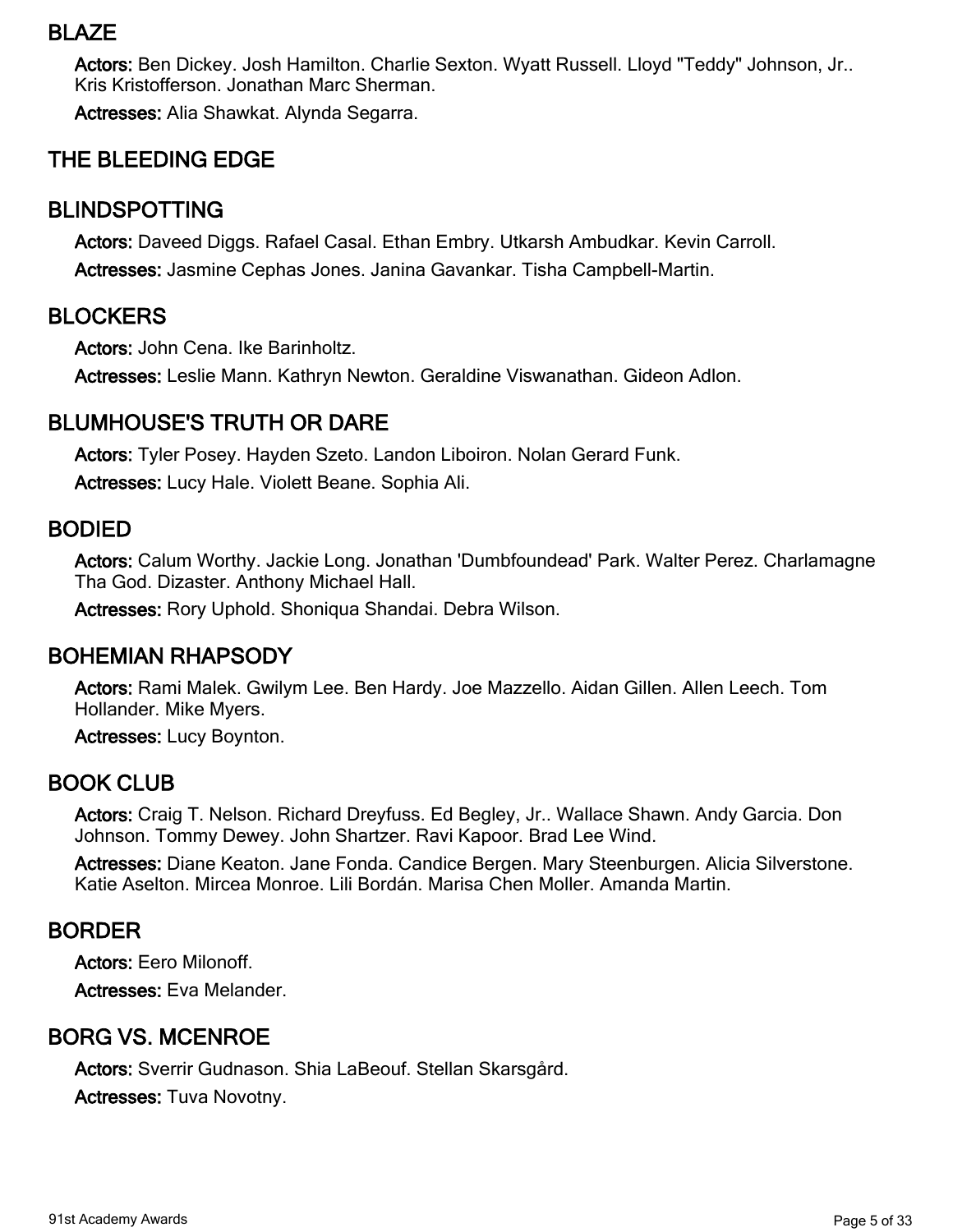# BOUNDARIES

Actors: Christopher Plummer. Lewis MacDougall. Christopher Lloyd. Bobby Cannavale. Peter Fonda.

Actresses: Vera Farmiga. Kristen Schaal.

## BOY ERASED

Actors: Lucas Hedges. Joel Edgerton. Joe Alwyn. Xavier Dolan. Troye Sivan. Britton Sear. Flea. Russell Crowe.

Actresses: Nicole Kidman. Jesse LaTourette. Cherry Jones.

#### BREAKING IN

Actors: Billy Burke. Richard Cabral. Levi Meaden. Jason George. Seth Carr.

Actresses: Gabrielle Union. Ajiona Alexus. Christa Miller.

#### BREATH

Actors: Simon Baker. Samson Coulter. Ben Spence.

Actresses: Elizabeth Debicki.

# BULLITT COUNTY

Actors: Mike C. Nelson. David McCracken. Napoleon Ryan. Richard Riehle. Sam Kuban. B. J. McCracken.

Actresses: Dorothy Lyman. Alysia Livingston.

#### **BUMBLEBEE**

Actors: John Cena. Jorge Lendeborg, Jr.. John Ortiz. Jason Drucker. Stephen Schneider. Len Cariou. Glynn Turman. Ricardo Hoyos. Lenny Jacobson. Kollin Holtz.

Actresses: Hailee Steinfeld. Pamela Adlon. Gracie Dzienny. Megyn Price. Isabelle Ellingson. Mika Kubo. Felicia Stiles. Krystin Noel Goodwin. Courtney Coker. Angela Bassett.

#### BURNING

Actors: Ah-in Yoo. Steven Yeun.

Actresses: Jong-seo Jun.

### THE CAKEMAKER

Actors: Tim Kalkhof. Roy Miller. Zohar Strauss. Tomer Ben Yehuda. Eliezer Lipa Shimon. Actresses: Sarah Adler. Sandra Sade. Stephanie Stremler. Tagel Eliyahu.

# CAN YOU EVER FORGIVE ME?

Actors: Richard E. Grant.

Actresses: Melissa McCarthy. Dolly Wells. Jane Curtin. Anna Deavere Smith.

#### CAPERNAUM

Actors: Zain Al Rafeea. Fadi Kamel Yousef. Alaa Chouchnieh. Actresses: Yordanos Shifera. Boluwatife Treasure Bankole. Kawsar Al Haddad. Cedra Izzam.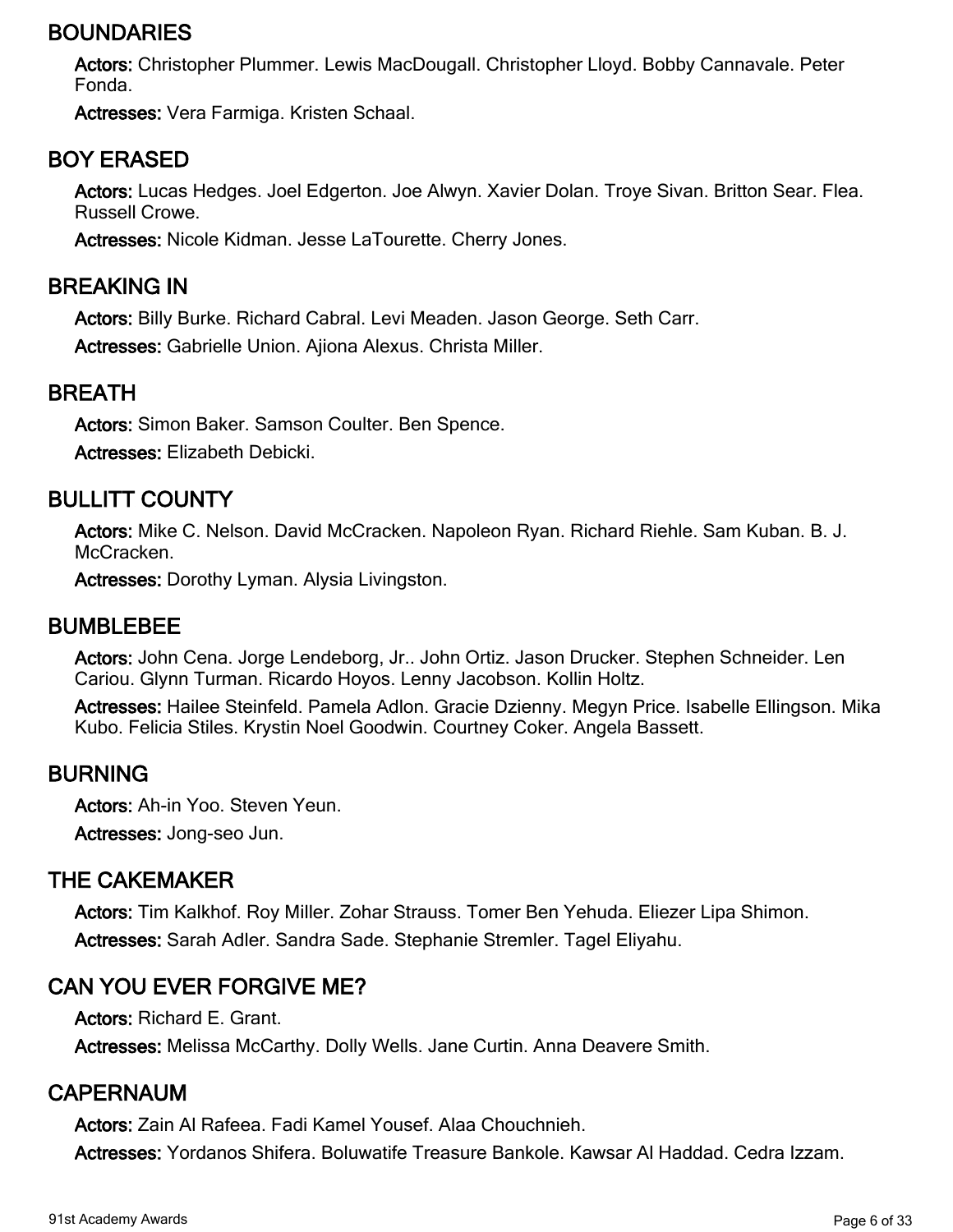# CHAPPAQUIDDICK

Actors: Jason Clarke. Ed Helms. Jim Gaffigan. Bruce Dern. Actresses: Kate Mara. Olivia Thirlby.

# THE CHILDREN ACT

Actors: Stanley Tucci. Fionn Whitehead. Ben Chaplin. Jason Watkins. Actresses: Emma Thompson.

# CHRISTOPHER ROBIN

Actors: Ewan McGregor. Mark Gatiss. Oliver Ford Davies. Adrian Scarborough. Jim Cummings. Brad Garrett. Toby Jones. Nick Mohammed. Peter Capaldi. Actresses: Hayley Atwell. Bronte Carmichael. Ronke Adekoluejo. Sophie Okonedo.

# COLD WAR

Actors: Tomasz Kot. Borys Szyc. Cédric Kahn. Actresses: Joanna Kulig. Agata Kulesza. Jeanne Balibar.

# COLETTE

Actors: Dominic West. Robert Pugh. Julian Wadham. Actresses: Keira Knightley. Denise Gough. Fiona Shaw. Eleanor Tomlinson.

# COME SUNDAY

Actors: Chiwetel Ejiofor. Martin Sheen. Actresses: Condola Rashad.

# THE COMMUTER

Actors: Liam Neeson. Patrick Wilson. Jonathan Banks. Actresses: Vera Farmiga.

# CON MAN

# CRAZY RICH ASIANS

Actors: Henry Golding. Harry Shum, Jr.. Ken Jeong. Chris Pang. Jimmy O. Yang. Ronny Chieng. Remy Hii. Nico Santos. Pierre Png. Calvin Wong.

Actresses: Constance Wu. Gemma Chan. Lisa Lu. Awkwafina. Michelle Yeoh. Sonoya Mizuno. Jing Lusi. Carmen Soo. Fiona Xie. Victoria Loke.

# CREED II

Actors: Michael B. Jordan. Sylvester Stallone. Wood Harris. Russell Hornsby. Dolph Lundgren. Florian "Big Nasty" Munteanu. Milo Ventimiglia. Andre Ward.

Actresses: Tessa Thompson. Phylicia Rashad. Brigitte Nielsen.

# CRIME + PUNISHMENT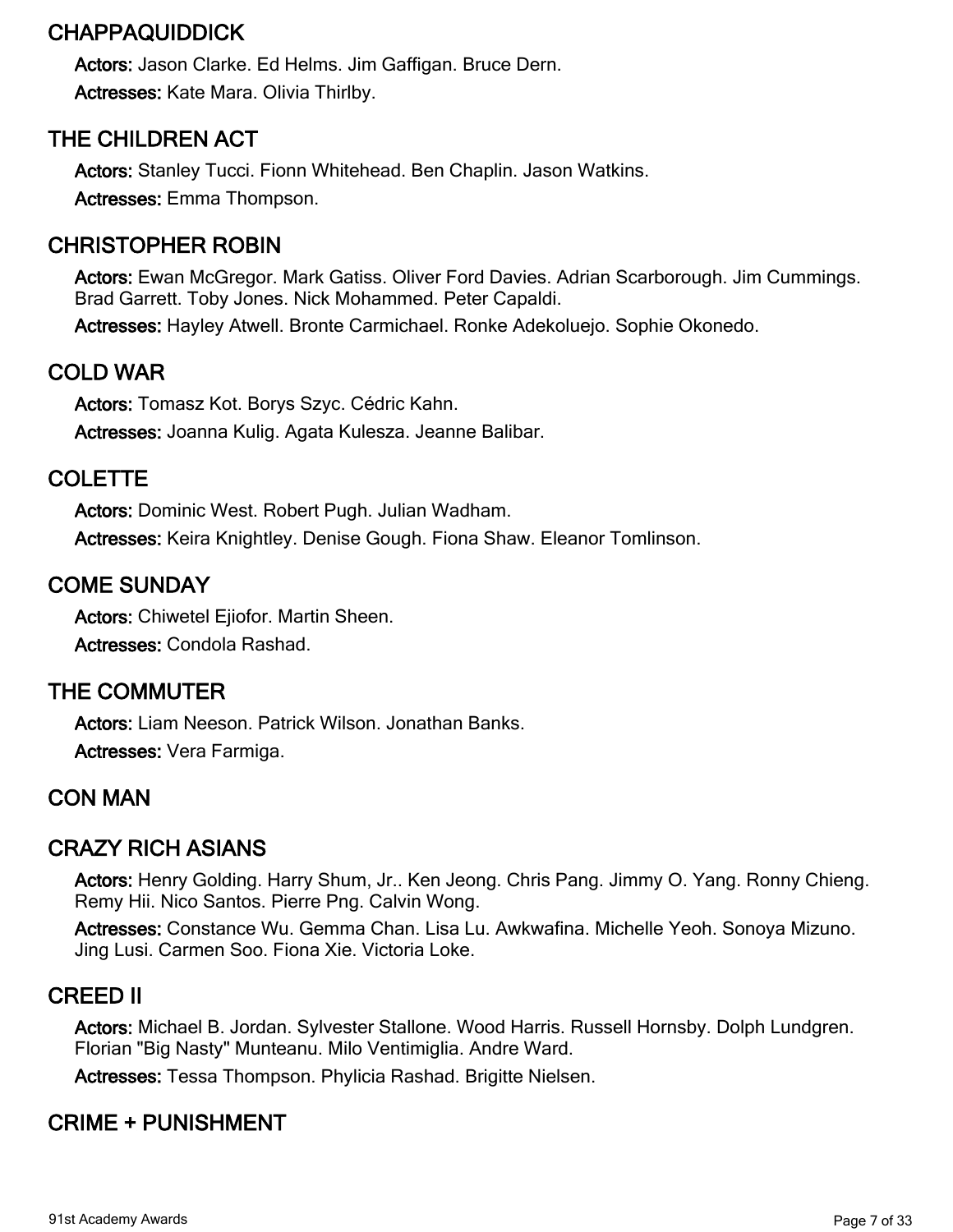### DAMSEL

Actors: Robert Pattinson. Robert Forster. Actresses: Mia Wasikowska.

# DARK MONEY

#### THE DARKEST MINDS

Actors: Bradley Whitford. Harris Dickinson. Patrick Gibson. Skylan Brooks. Wade Williams. Mark O'Brien. Wallace Langham. Sammi Rotibi. McCarrie McCausland. Logan Siu.

Actresses: Amandla Stenberg. Mandy Moore. Miya Cech. Gwendoline Christie. Golden Brooks. Lidya Jewett. Faye Foley. Deja Dee. Cynne Simpson. Tara Jones.

#### THE DAWN WALL

#### DEADPOOL 2

Actors: Ryan Reynolds. Josh Brolin. Julian Dennison. T. J. Miller. Karan Soni. Jack Kesy. Eddie Marsan. Stefan Kapicic. Randal Reeder. Nikolai Witschl.

Actresses: Morena Baccarin. Zazie Beetz. Leslie Uggams. Brianna Hildebrand. Shioli Kutsuna. Hayley Sales. Islie Hirvonen. Tanis Dolman. Eleanor Walker. Sonia Sunger.

#### DEAR MOLLY

Actors: Alok Rajwade. Björn Johansson. Jaswinder Singh. Tomas Johansson. Vilas Mane. Jan-Erik Tholin.

Actresses: Chitrika Jadhav. Gurbani Gill. Ashwini Giri. Sanjita Shroff. Mrinmayee Godbole. Urvi Yadav. Alicia Borggren. Lia Boysen.

#### THE DEATH OF STALIN

Actors: Steve Buscemi. Michael Palin. Jeffrey Tambor. Simon Russell Beale. Rupert Friend. Jason Isaacs.

Actresses: Andrea Riseborough. Olga Kurylenko.

#### DEATH WISH

Actors: Bruce Willis. Vincent D'Onofrio. Dean Norris.

Actresses: Camila Morrone. Elisabeth Shue. Kimberly Elise.

### DELAWARE SHORE

Actors: James Robinson, Jr.. Jason R. Maga. Kevin Austra. Ed Aristone. Kevin Francis. Kevin D. Benton. Charles "Linwood" Jackson.

Actresses: Gail Wagner. Emily McKinley Hill. Kirsten Valania. Sharyn Pak Withers. Brittany Anne Williamson. Bella Dontine. Jessica Classen.

#### DEN OF THIEVES

Actors: Gerard Butler. Pablo Schreiber. O'Shea Jackson, Jr.. Curtis "50 Cent" Jackson. Maurice Compte. Brian Van Holt. Evan Jones. Mo McRae. Kaiwi Lyman. Eric Braeden.

Actresses: Meadow Williams. Dawn Olivieri. Charline St. Charles. Tracey Bonner. Alexus Lapri Geier. Sonya Chung. Elisabeth Whitfield. Madelyn Lazar. Tsi Chin Li-McCall. Michelle Keller.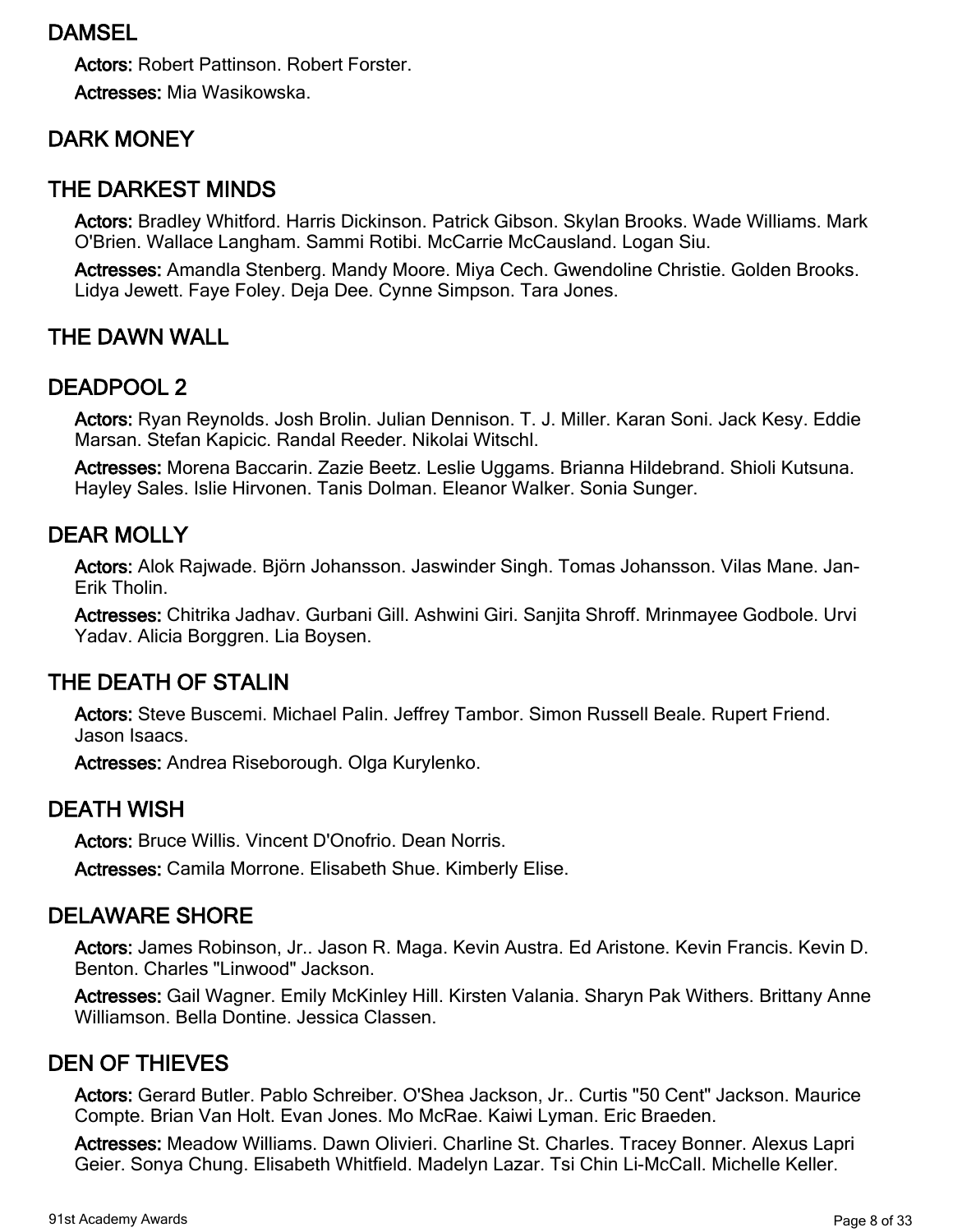# THE DESERT BRIDE

Actors: Claudio Rissi. Actresses: Paulina García.

# **DESTROYER**

Actors: Sebastian Stan. Bradley Whitford. Toby Kebbell. Scoot McNairy. Actresses: Nicole Kidman. Tatiana Maslany.

# DETECTIVE CHINATOWN 2

Actors: Baoqiang Wang. Haoran Liu. Xun Wang. Koon Yet Kenneth Tsang. Chengsi Wang. Jinci Yang. Michael Carmen Pitt. Wah Yuen. Brett Azar. Kenneth Maharaj.

Actresses: Yang Xiao. Natasha Liu Bordizzo. Yuxian Shang. Bai Ling. Benja K. Thomas. Rachel McPhee.

# **DISOBEDIENCE**

Actors: Alessandro Nivola. Allan Corduner. Anton Lesser. Nicholas Woodeson. Actresses: Rachel Weisz. Rachel McAdams.

### THE DIVIDE

Actors: Perry King. Bryan Kaplan. Levi Kreis. Luke Colombero. Actresses: Sara Arrington.

# DR. SEUSS' THE GRINCH

Actors: Benedict Cumberbatch.

# DON'T WORRY, HE WON'T GET FAR ON FOOT

Actors: Joaquin Phoenix. Jonah Hill. Jack Black. Mark Webber. Udo Kier. Actresses: Rooney Mara. Carrie Brownstein. Beth Ditto. Kim Gordon.

### DOVLATOV

Actors: Milan Marić. Artur Beschastny.

### DUMPLIN'

Actresses: Danielle Macdonald. Jennifer Aniston.

### EARLY MAN

### EIGHTH GRADE

Actors: Josh Hamilton. Jake Ryan. Actresses: Elsie Fisher.

# EL ÁNGEL

Actors: Lorenzo Ferro. Chino Darín. Daniel Fanego. Luis Gnecco. Peter Lanzani. Actresses: Mercedes Morán. Cecilia Roth.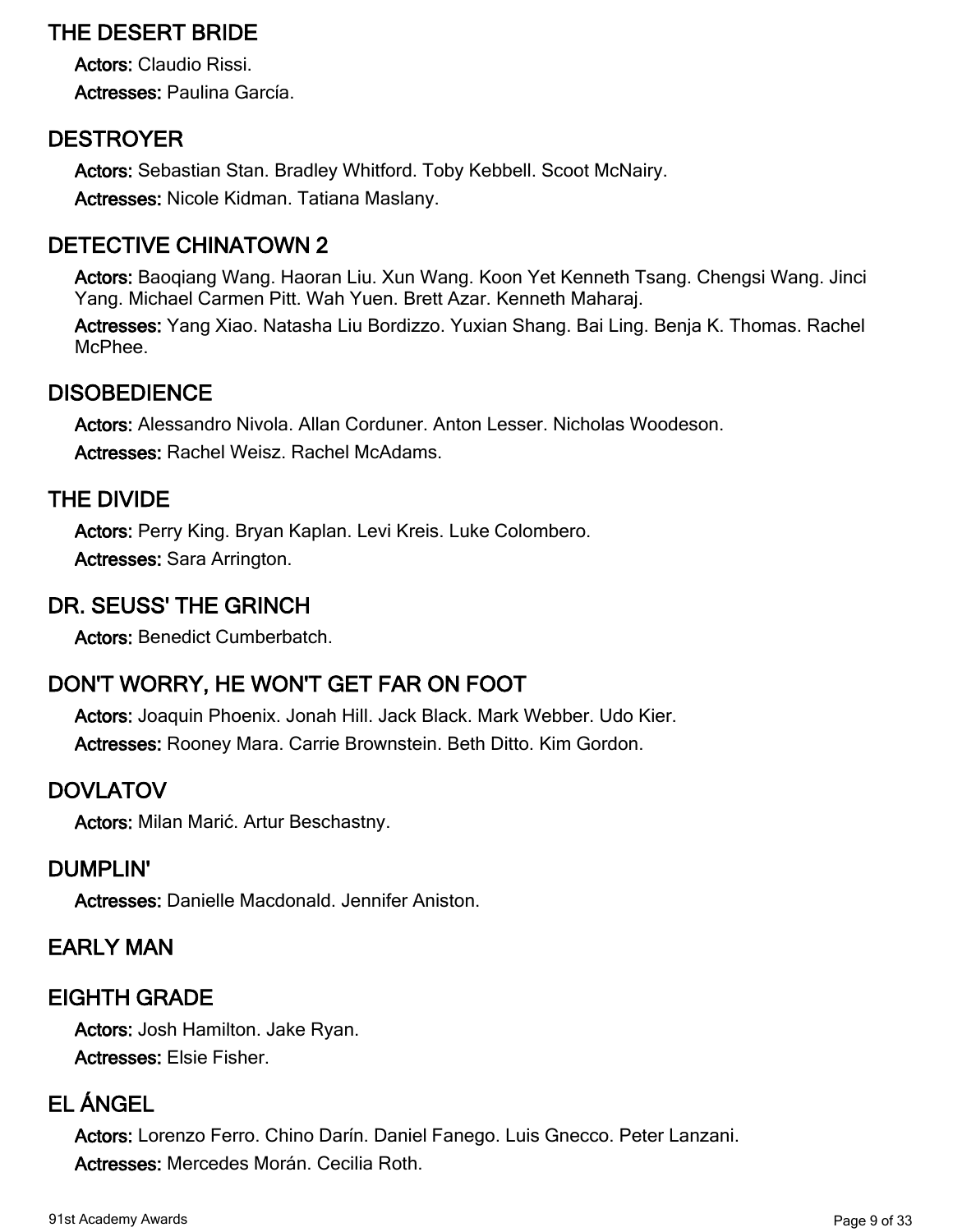## THE EQUALIZER 2

Actors: Denzel Washington. Pedro Pascal. Ashton Sanders. Orson Bean. Bill Pullman. Jonathan Scarfe.

Actresses: Melissa Leo. Sakina Jaffrey.

## EVERY DAY

Actors: Justice Smith. Owen Teague. Lucas Jade Zumann. Jacob Batalon. Colin Ford. Ian Alexander. Michael Cram. Jake Sim.

Actresses: Angourie Rice. Debby Ryan. Maria Bello. Katie Douglas.

#### EVERYBODY KNOWS

Actors: Javier Bardem. Ricardo Darín.

Actresses: Penélope Cruz.

# FANTASTIC BEASTS: THE CRIMES OF GRINDELWALD

Actors: Eddie Redmayne. Johnny Depp. Jude Law. Dan Fogler. Ezra Miller. Callum Turner. William Nadylam. Kevin Guthrie.

Actresses: Katherine Waterston. Alison Sudol. Zoë Kravitz. Carmen Ejogo. Claudia Kim.

### THE FAVOURITE

Actors: Nicholas Hoult. Joe Alwyn. James Smith. Mark Gatiss.

Actresses: Olivia Colman. Emma Stone. Rachel Weisz.

### THE 15:17 TO PARIS

Actors: Spencer Stone. Alek Skarlatos. Anthony Sadler. William Jennings. Bryce Gheisar. Paul-Mikél Williams. Thomas Lennon. P. J. Byrne. Tony Hale.

Actresses: Judy Greer. Jenna Fischer. Isabelle Risacher Moogalian. Alisa Allapach. Heidi Sulzman. Christine Hooper. Jeanne Goursaud. Elena Campbell-Martinez. Irene White. Lillian Solange.

### FIFTY SHADES FREED

Actors: Jamie Dornan. Eric Johnson. Luke Grimes. Victor Rasuk. Max Martini. Actresses: Dakota Johnson. Eloise Mumford. Rita Ora. Jennifer Ehle. Marcia Gay Harden.

### FINAL PORTRAIT

Actors: Geoffrey Rush. Armie Hammer. Tony Shalhoub. Actresses: Sylvie Testud. Clémence Poésy.

### FINDING YOUR FEET

Actors: Timothy Spall. David Hayman. John Sessions. Actresses: Imelda Staunton. Celia Imrie. Joanna Lumley.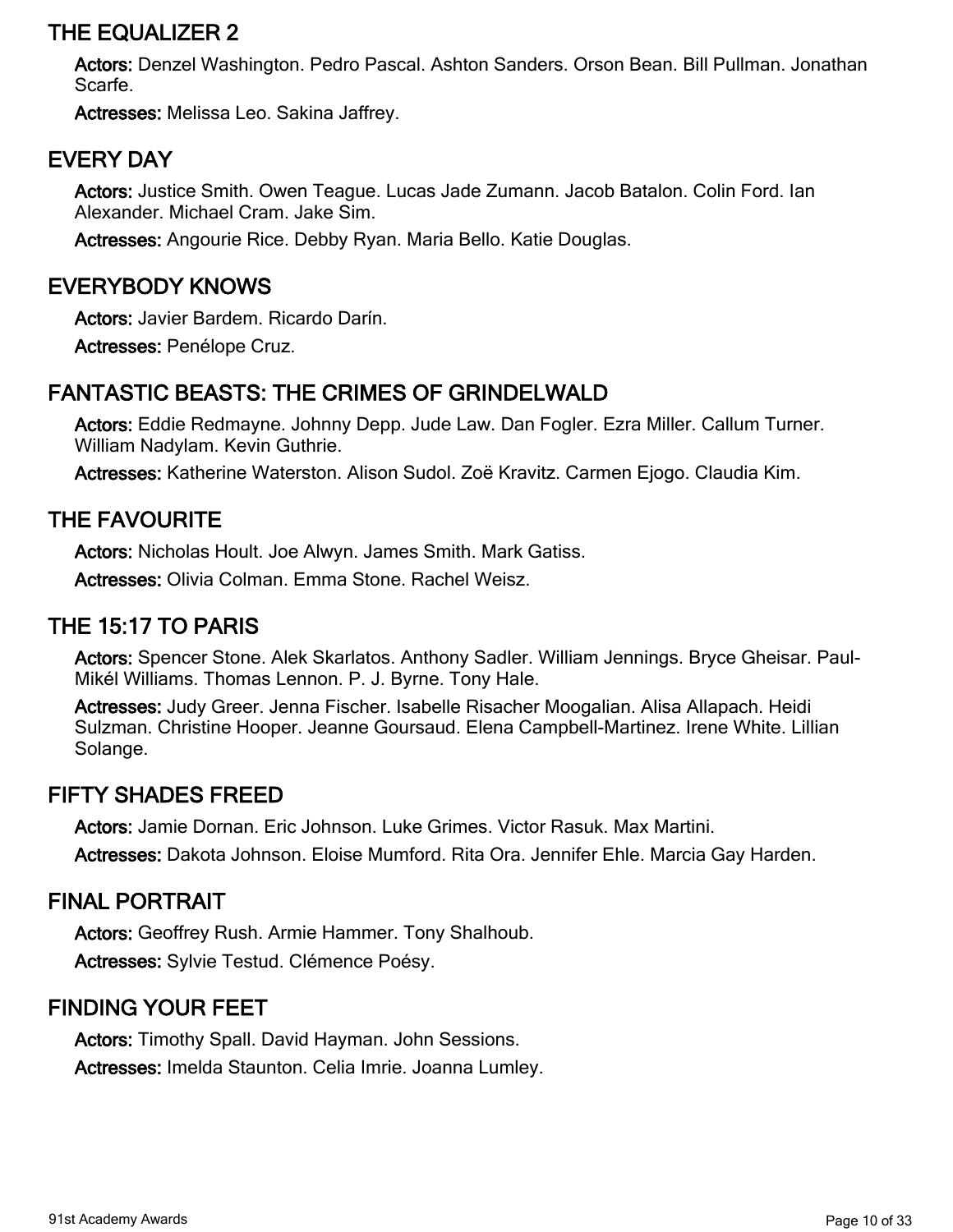### **FIREWORKS**

Actors: Masaki Suda. Mamoru Miyano. Shintaro Asanuma. Toshiyuki Toyonaga. Yuki Kaji. Shinichiro Miki. Takahiro Sakurai.

Actresses: Suzu Hirose. Kana Hanazawa. Michiko Neya.

#### FIRST MAN

Actors: Ryan Gosling. Jason Clarke. Kyle Chandler. Corey Stoll. Patrick Fugit. Christopher Abbott. Ciarán Hinds. Pablo Schreiber.

Actresses: Claire Foy. Olivia Hamilton.

#### FIRST MATCH

Actors: Yahya Abdul-Mateen II. Colman Domingo. Actresses: Elvire Emanuelle.

#### THE FIRST PURGE

Actors: Y'lan Noel. Joivan Wade. Steve Harris. Actresses: Lex Scott Davis. Marisa Tomei.

#### FIRST REFORMED

Actors: Ethan Hawke. Cedric Kyles. Actresses: Amanda Seyfried.

#### FLOWER

Actors: Tim Heidecker. Adam Scott. Actresses: Zoey Deutch. Kathryn Hahn.

### FOREVER MY GIRL

Actors: Alex Roe. Travis Tritt. Peter Cambor. Stephen T. Riggs. John Benjamin Hickey. Actresses: Jessica Rothe. Abby Ryder Fortson. Gillian Vigman. Judith Hoag.

#### FREE SOLO

#### THE FRONT RUNNER

Actors: Hugh Jackman. J.K. Simmons. Alfred Molina. Mamoudou Athie. Steve Zissis. Actresses: Vera Farmiga. Molly Ephraim. Sara Paxton.

#### THE FROZEN FIRE

Actors: Kamal Addaraarachchi. Jagath Manuwarna. Wishwajith Gunasekara. Priyantha Sirikumara. Sujeewa Priyalal. Sanjeewa Upendra. Jehan Appuhami. Thusitha Laknath. Naradha Thotagamuwa. Janaka Nilanga.

Actresses: Sulochana Weerasinghe. Dilhani Ashokamala. Susan Niroshan. Manjula Moragaha. Deepani Silva. Hansamala Janaki.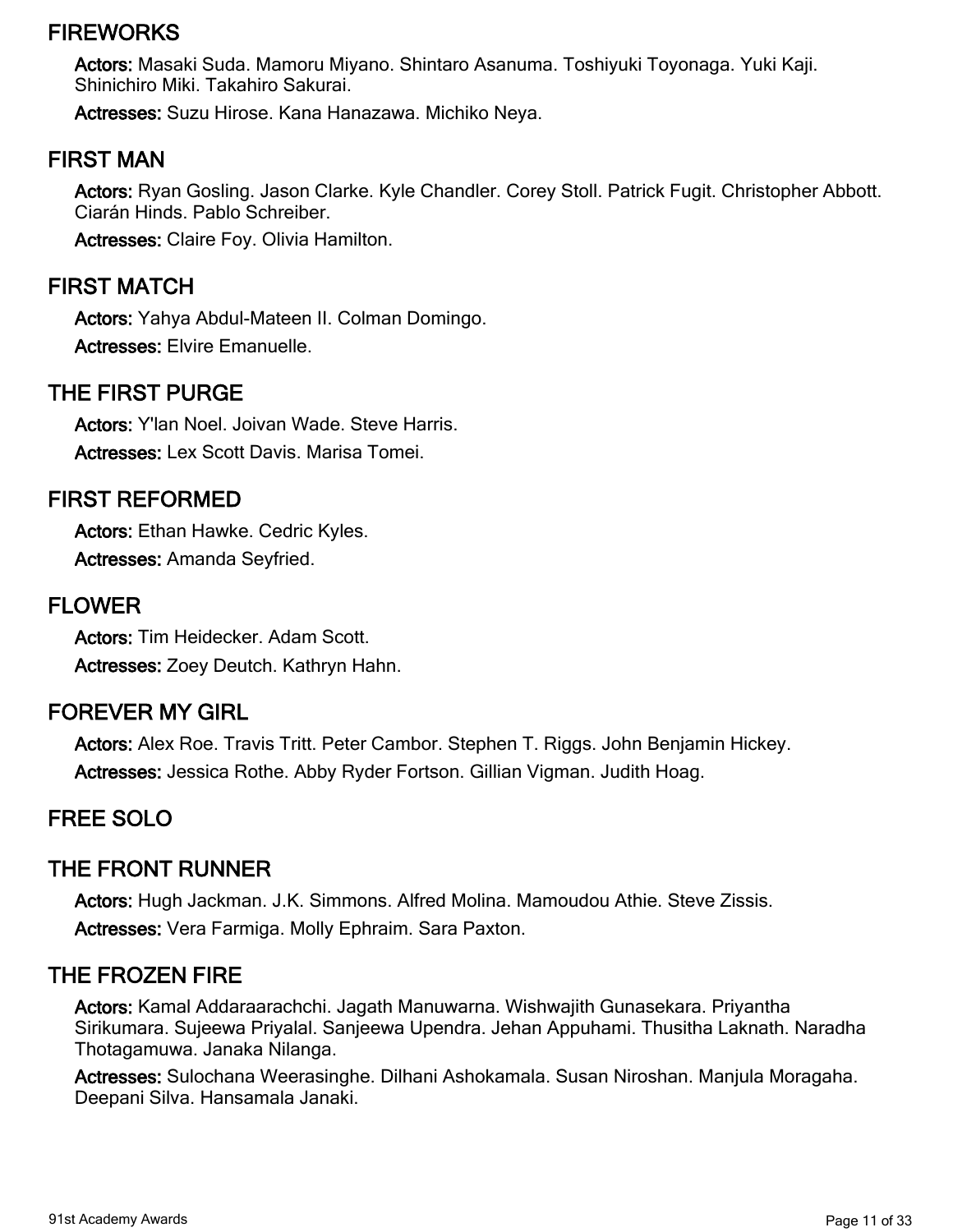# GABRIEL AND THE MOUNTAIN

Actors: João Pedro Zappa. Alex Alembe. Rashidi Athuman. John Goodluck. Luke Mpata. Rhosinah Sekeleti. Lenny Siampala.

Actresses: Caroline Abras. Manuela Picq.

# GAME NIGHT

Actors: Jason Bateman. Michael C. Hall. Kyle Chandler. Billy Magnussen. Lamorne Morris. Jesse Plemons. Danny Huston. Zerrick Deion Williams. Joshua Mikel. R. F. Daley.

Actresses: Rachel McAdams. Sharon Horgan. Kylie Bunbury. Chelsea Peretti. Camille Chen. Brooke Jaye Taylor.

### **GEMINI**

Actors: Nelson Franklin. Reeve Carney. James Ransone. John Cho.

Actresses: Lola Kirke. Zoë Kravitz. Greta Lee. Michelle Forbes. Jessica Parker Kennedy. Ricki Lake.

# GENERATION WEALTH

# GETTING GRACE

Actors: Daniel Roebuck. Dana Ashbrook. Duane Whitaker. Jacob Williams.

Actresses: Madelyn Dundon. Marsha Dietlein Bennett. Alexa McFillin. Diane Wagner. Harri James.

## THE GIRL IN THE SPIDER'S WEB

Actors: Sverrir Gudnason. Lakeith Stanfield. Stephen Merchant. Claes Bang. Christopher Convery.

Actresses: Claire Foy. Sylvia Hoeks. Vicky Krieps.

# GONE ARE THE DAYS

Actors: Lance Henriksen. Tom Berenger.

Actresses: Meg Steedle.

# GOOSEBUMPS 2: HAUNTED HALLOWEEN

Actors: Jeremy Ray Taylor. Caleel Harris. Chris Parnell. Ken Jeong. Bryce Cass. Peyton Wich. Actresses: Wendi McLendon-Covey. Madison Iseman.

# GOSNELL: THE TRIAL OF AMERICA'S BIGGEST SERIAL KILLER

Actors: Dean Cain. Earl Billings. Nick Searcy. Actresses: Sarah Jane Morris. Dominique Edwards.

# THE GOSPEL ACCORDING TO ANDRÉ

### GOTTI

Actors: John Travolta. Actresses: Kelly Preston.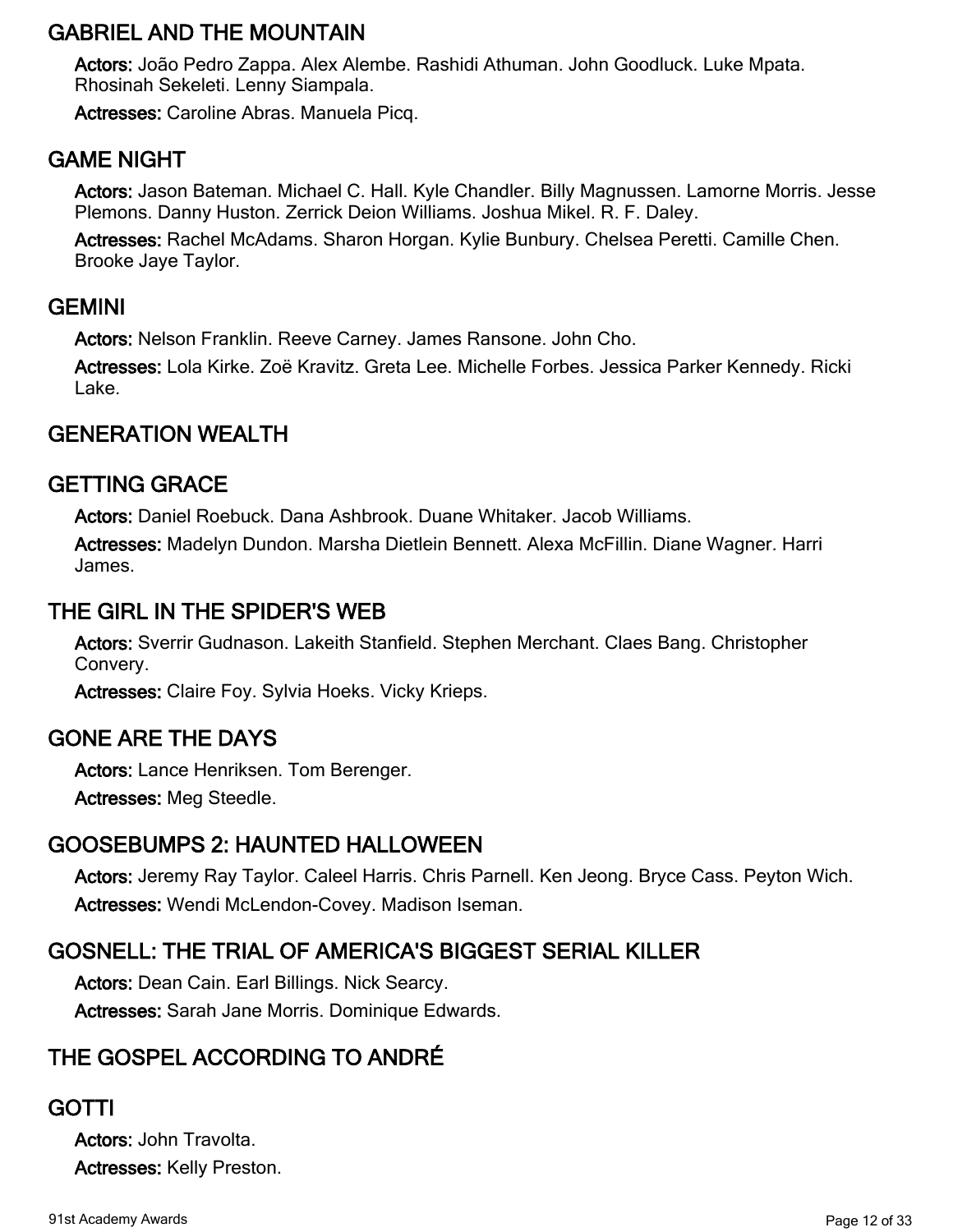# GREEN BOOK

Actors: Viggo Mortensen. Mahershala Ali. Sebastian Maniscalco. Actresses: Linda Cardellini.

# GRINGO

Actors: David Oyelowo. Joel Edgerton. Sharlto Copley. Yul Vazquez. Harry Treadaway. Alan Ruck. Kenneth Choi. Carlos Corona. Hernán Mendoza. Diego Cataño. Actresses: Charlize Theron. Amanda Seyfried. Thandie Newton. Paris Jackson.

# THE GUILTY

Actors: Jakob Cedergren.

# **HAL**

# HALF THE PICTURE

### HALLOWEEN

Actors: Will Patton. Haluk Bilginer. Actresses: Jamie Lee Curtis. Judy Greer. Andi Matichak. Virginia Gardner.

# THE HAPPY PRINCE

Actors: Colin Firth. Colin Morgan. Edwin Thomas. Tom Wilkinson. Rupert Everett.

Actresses: Emily Watson.

### THE HAPPYTIME MURDERS

Actors: Joel McHale. Leslie David Baker. Michael McDonald. Mitch Silpa. Bill Barretta. Hemky Madera. Benjamin Cole Royer. Brekkan Spens. Ryan Tran. Kevin Clash.

Actresses: Melissa McCarthy. Elizabeth Banks. Maya Rudolph. Cynthy Wu. Emily Fortune Feimster. Colleen Smith. Dorien Davies. Donna Kimball. Patty Guggenheim. Alice Dinnean.

# THE HATE U GIVE

Actors: Russell Hornsby. Algee Smith. Lamar Johnson. K. J. Apa. Common. Anthony Mackie. Actresses: Amandla Stenberg. Regina Hall. Issa Rae. Dominique Fishback. Sabrina Carpenter.

### HAVE A NICE DAY

Actors: Zhu Changlong. Cao Kai. Liu Jian. Yang Siming. Shi Haitao. Ma Xiaofeng.

# HEAD FULL OF HONEY

Actors: Nick Nolte. Matt Dillon. Eric Roberts. Julian Ovenden. Til Schweiger. Joplin Sibtain. Dominic Coleman. Max Befort. Leigh Gill.

Actresses: Sophia Lane Nolte. Greta Scacchi. Emily Mortimer. Jacqueline Bisset. Claire Forlani. Emily Cox. Toni Garrn.

# THE HEART OF NUBA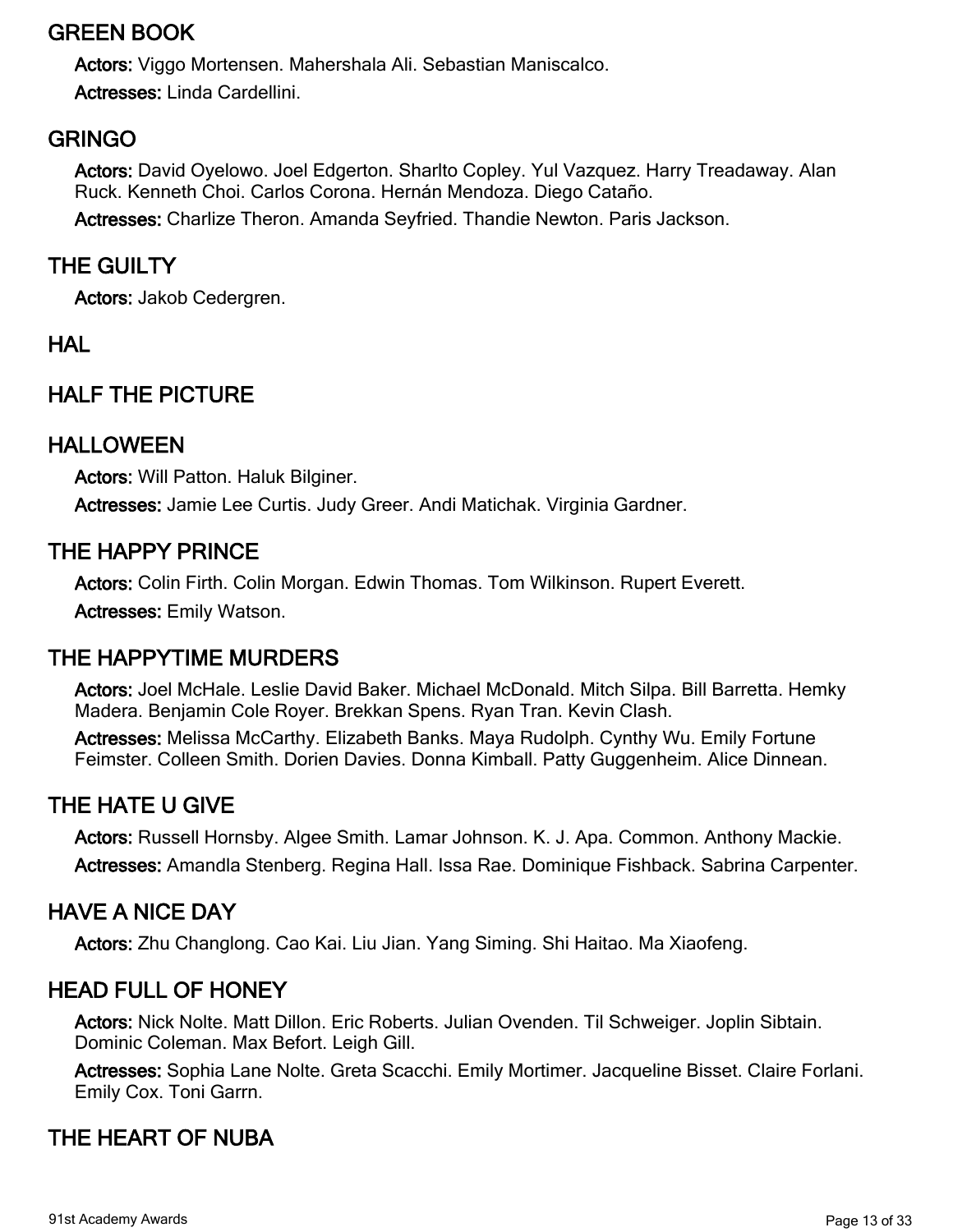# HEARTS BEAT LOUD

Actors: Nick Offerman. Ted Danson. Actresses: Kiersey Clemons. Sasha Lane. Blythe Danner. Toni Collette.

# HELL FEST

Actors: Tony Todd. Actresses: Amy Forsyth. Reign Edwards. Bex Taylor-Klaus.

## **HEREDITARY**

Actors: Gabriel Byrne. Alex Wolff. Actresses: Toni Collette. Ann Dowd. Milly Shapiro.

# HOLD THE DARK

Actors: Jeffrey Wright. Alexander Skarsgård. James Badge Dale. Actresses: Riley Keough.

# HOLMES & WATSON

Actors: Will Ferrell. John C. Reilly. Rob Brydon. Ralph Fiennes. Actresses: Rebecca Hall. Kelly Macdonald. Lauren Lapkus.

# HOTEL TRANSYLVANIA 3: SUMMER VACATION

Actors: Adam Sandler. Andy Samberg. Kevin James. Steve Buscemi. David Spade. Keegan-Michael Key. Jim Gaffigan. Asher Blinkoff. Joe Jonas. Mel Brooks. Actresses: Selena Gomez. Fran Drescher. Molly Shannon. Kathryn Hahn. Chrissy Teigen.

# THE HOUSE THAT JACK BUILT

Actors: Matt Dillon. Bruno Ganz. Jeremy Davies. Actresses: Uma Thurman. Siobhan Fallon Hogan. Sofie Gråbøl. Riley Keough.

# THE HOUSE WITH A CLOCK IN ITS WALLS

Actors: Jack Black. Owen Vaccaro. Sunny Suljic. Kyle MacLachlan. Actresses: Cate Blanchett. Renée Elise Goldsberry. Colleen Camp.

## HUNTER KILLER

Actors: Gerard Butler. Gary Oldman. Toby Stephens. Common. Michael Nyqvist. David Gyasi. Gabriel Chavarria.

Actresses: Linda Cardellini.

### I CAN ONLY IMAGINE

Actors: J. Michael Finley. Trace Adkins. Dennis Quaid. Brody Rose. Jason Burkey. J. R. Cacia. Actresses: Madeline Carroll. Priscilla C. Shirer. Cloris Leachman. Tanya Clarke. Nicole DuPort.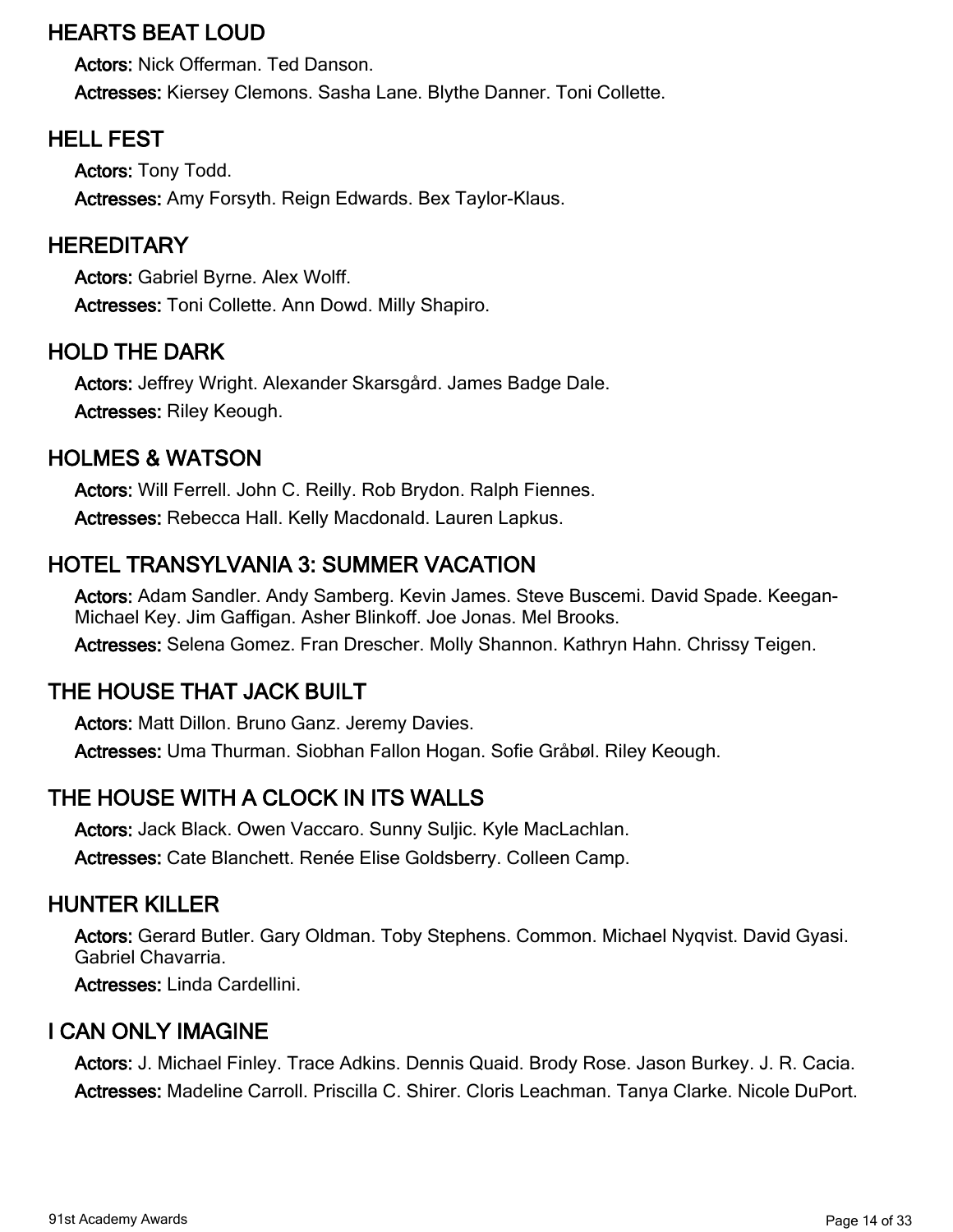# I FEEL PRETTY

Actors: Rory Scovel. Tom Hopper. Adrian Martinez. Dave Attell. Kyle Grooms. Paul McCallion. Phil Hanley. Jeffrey Grover. William Kennedy. Lawrence Watson.

Actresses: Amy Schumer. Michelle Williams. Emily Ratajkowski. Busy Philipps. Aidy Bryant. Naomi Campbell. Lauren Hutton. Sasheer Zamata. Angela Davis. Caroline Day.

# IF BEALE STREET COULD TALK

Actors: Stephan James. Colman Domingo. Michael Beach. Diego Luna. Ed Skrein. Finn Wittrock. Brian Tyree Henry. Dave Franco. Pedro Pascal.

Actresses: KiKi Layne. Regina King. Teyonah Parris. Aunjanue Ellis. Emily Rios.

### INCREDIBLES 2

Actors: Craig T. Nelson. Huckleberry Milner. Bob Odenkirk. Samuel L. Jackson. Brad Bird. Jonathan Banks. John Ratzenberger. Barry Bostwick. Michael Bird. Phil LaMarr.

Actresses: Holly Hunter. Sarah Vowell. Catherine Keener. Sophia Bush. Isabella Rossellini. Kimberly Adair Clark.

# INSIDIOUS: THE LAST KEY

Actors: Leigh Whannell. Angus Sampson. Kirk Acevedo. Josh Stewart. Bruce Davison. Marcus Henderson.

Actresses: Lin Shaye. Caitlin Gerard. Spencer Locke. Tessa Ferrer.

### INSTANT FAMILY

Actors: Mark Wahlberg. Michael O'Keefe. Tom Segura. Gustavo Quiroz. Charlie McDermott. Valente Rodriguez. Jody Thompson. Edson Gary Weeks. Kenneth Israel. Hampton Fluker.

Actresses: Rose Byrne. Isabela Moner. Tig Notaro. Margo Martindale. Julie Hagerty. Octavia Spencer. Julianna Gamiz. Allyn Rachel. Brittney Rentschler. Joan Cusack.

# INVENTING TOMORROW

# ISLE OF DOGS

Actors: Bryan Cranston. Koyu Rankin. Edward Norton. Bob Balaban. Bill Murray. Jeff Goldblum. Kunichi Nomura. Harvey Keitel. Liev Schreiber. Courtney B. Vance.

Actresses: Greta Gerwig. Frances McDormand. Scarlett Johansson. Tilda Swinton.

# JOHN MCENROE: IN THE REALM OF PERFECTION

# JOHNNY ENGLISH STRIKES AGAIN

Actors: Rowan Atkinson. Ben Miller. Jake Lacy. Actresses: Olga Kurylenko. Emma Thompson.

# THE JUDGE

# JULIET, NAKED

Actors: Ethan Hawke. Chris O'Dowd. Azhy Robertson. Enzo Cilenti. Phil Davis. Actresses: Rose Byrne. Lily Brazier. Megan Dodds. Ayoola Smart. Pamela Lyne. Denise Gough.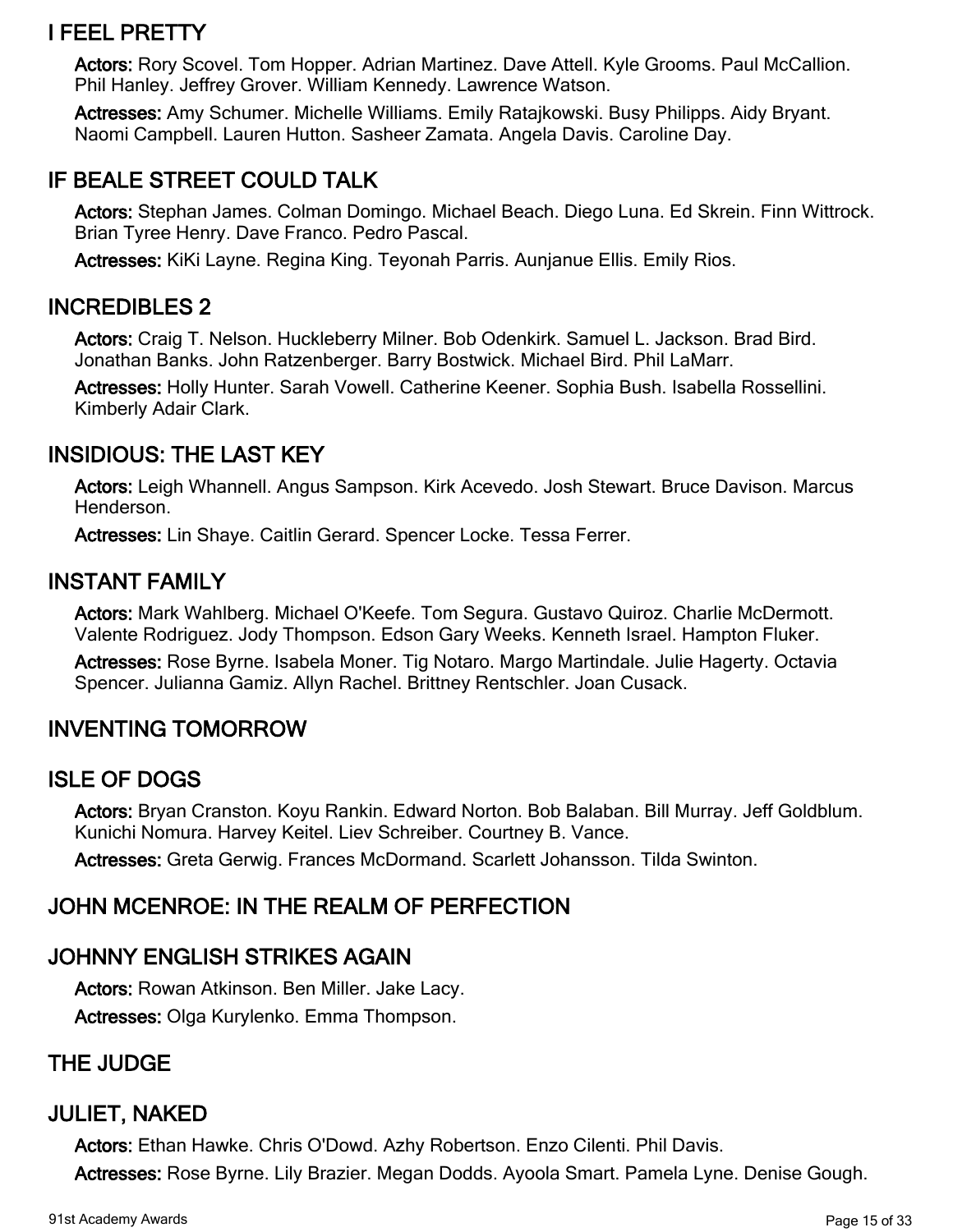# JURASSIC WORLD: FALLEN KINGDOM

Actors: Chris Pratt. Rafe Spall. Justice Smith. James Cromwell. Toby Jones. Actresses: Bryce Dallas Howard. Daniella Pineda. Isabella Sermon. Geraldine Chaplin.

# KAYAMKULAM KOCHUNNI

Actors: Nivin Pauly. Mohanlal. Sunny Wayne. Babu Antony. Manikandan R. Achari. Shine Tom Chacko. Sudev Nair. Aneesh Menon. Romanch. Shafeer Sait. Actresses: Priya Anand. Priyanka Thimmesh.

# KILL THE MONSTERS

Actors: Ryan Lonergan. Garrett McKechnie. Jack Ball.

Actresses: Julia Campanelli. Zuhairah McGill. Elizabeth West. Sydney Sainté. Careena Melia. Anna Myrha. Ellen Etten. Laura Brocca. Eve Grissinger.

# KILLER BEES

#### KIN

Actors: Myles Truitt. Jack Reynor. Dennis Quaid. Actresses: Zoë Kravitz. Carrie Coon.

# THE KINDERGARTEN TEACHER

Actors: Gael García Bernal. Parker Sevak. Actresses: Maggie Gyllenhaal.

# THE KING

### KODACHROME

Actors: Jason Sudeikis. Ed Harris. Actresses: Elizabeth Olsen.

### THE LAND OF STEADY HABITS

Actors: Ben Mendelsohn. Thomas Mann. Actresses: Edie Falco. Connie Britton.

### THE LAST MOVIE STAR

Actors: Burt Reynolds. Chevy Chase. Clark Duke. Ellar Coltrane. Actresses: Ariel Winter.

# THE LAWS OF THE UNIVERSE - PART 1

Actors: Yuri Lowenthal. Roger Craig Smith. Tom Kenny. Beau Billingslea. DC Douglas. Aleks Le. Kyle McCarley. Kirk Thornton. Keith Silverstein.

Actresses: Kari Wahlgren. Hynden Walch. Zehra Fazal. Wendee Lee.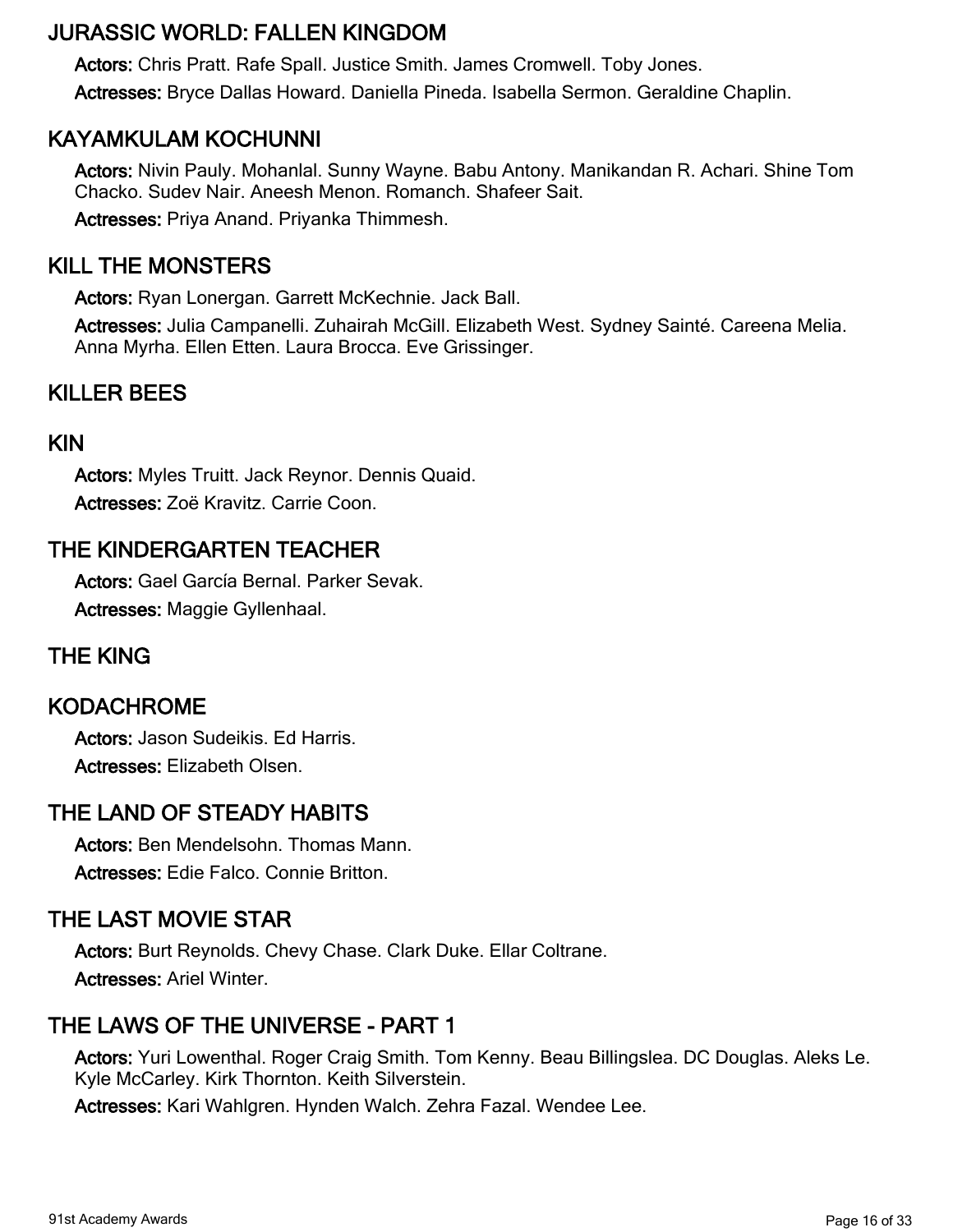# LEAVE NO TRACE

Actors: Ben Foster. Jeff Kober. Actresses: Thomasin Harcourt McKenzie. Dale Dickey.

# LET THE SUNSHINE IN

Actors: Xavier Beauvois. Philippe Katerine. Nicolas Duvauchelle. Alex Descas. Laurent Grevill. Bruno Podalydes. Paul Blain. Gérard Depardieu.

Actresses: Juliette Binoche.

## LIFE ITSELF

Actors: Oscar Isaac. Mandy Patinkin. Sergio Peris-Mencheta. Àlex Monner. Antonio Banderas. Actresses: Olivia Wilde. Jean Smart. Olivia Cooke. Laia Costa. Isabel Durant. Lorenza Izzo. Annette Bening.

# LIFE OF THE PARTY

Actors: Matt Walsh. Stephen Root. Luke Benward. Jimmy O. Yang. Chris Parnell. Damon Jones. Steve Mallory. Nat Faxon. Mac Alsfeld.

Actresses: Melissa McCarthy. Gillian Jacobs. Maya Rudolph. Julie Bowen. Molly Gordon. Jacki Weaver. Jessie Ennis. Debby Ryan. Adria Arjona. Heidi Gardner.

### LITTLE PINK HOUSE

Actors: Callum Keith Rennie. Colin Cunningham. Giacomo Baessato. Aaron Douglas. Actresses: Catherine Keener. Jeanne Tripplehorn.

### THE LITTLE STRANGER

Actors: Domhnall Gleeson. Will Poulter. Harry Hadden-Paton. Richard McCabe. Actresses: Ruth Wilson. Liv Hill. Charlotte Rampling. Anna Madeley.

### LIZ AND THE BLUE BIRD

Actors: Ikuji Nose. Yoshiyuki Kaneko. Yuichi Nakamura. Takahiro Sakurai.

Actresses: Atsumi Tanezaki. Nao Toyama. Miyu Honda. Konomi Fujimura. Tomoyo Kurosawa. Ayaka Asai. Moe Toyota. Chika Anzai. Houko Kuwashima.

#### LIZZIE

Actors: Jamey Sheridan. Denis O'Hare. Jeff Perry. Daniel Wachs. Actresses: Chloë Sevigny. Kristen Stewart. Fiona Shaw. Kim Dickens.

# LOVE AFTER LOVE

Actors: Chris O'Dowd. James Adomian. Gareth Williams. Actresses: Andie MacDowell. Juliet Rylance. Dree Hemingway.

# LOVE & BANANAS: AN ELEPHANT STORY

LOVE, GILDA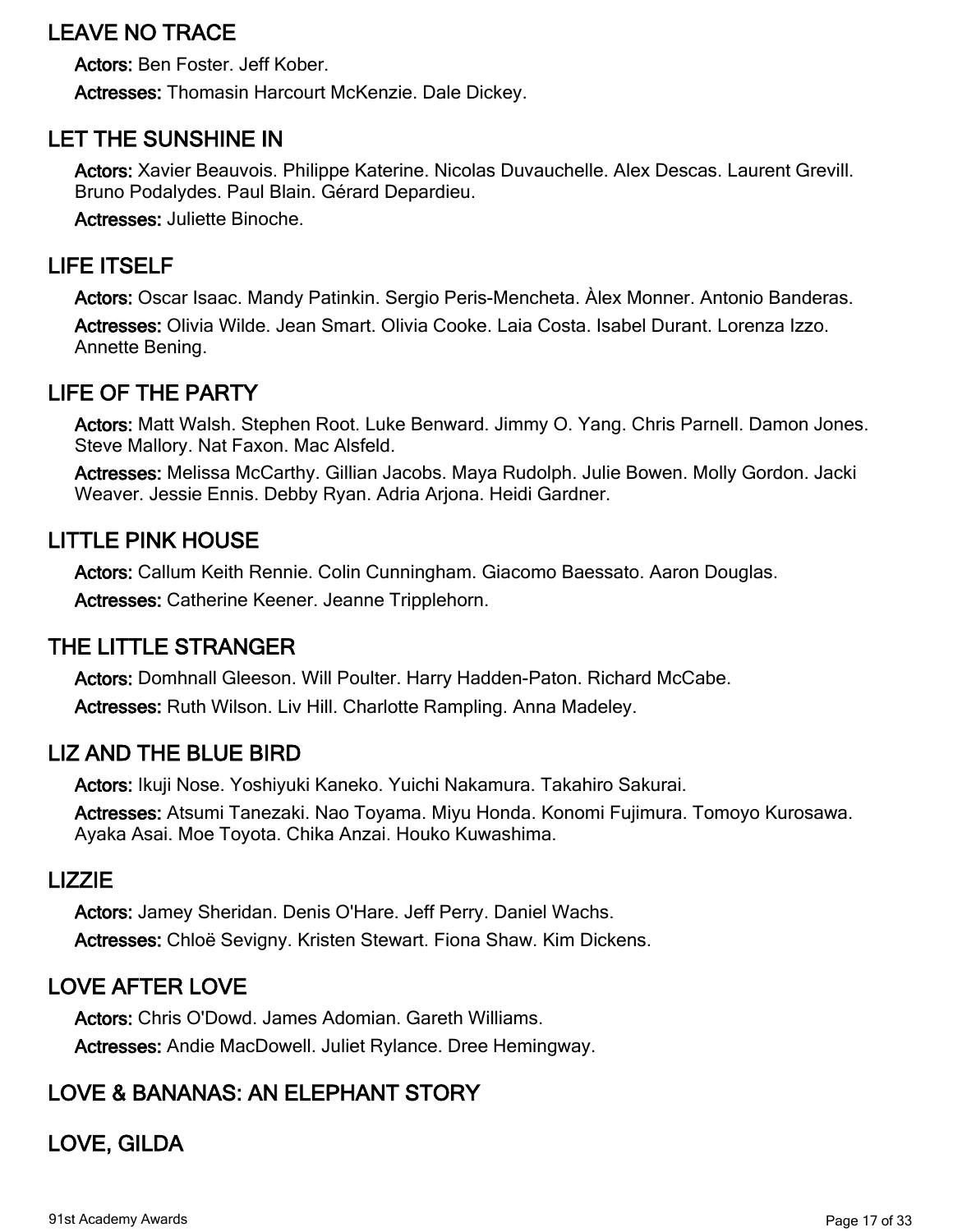# LOVE, SIMON

Actors: Nick Robinson. Josh Duhamel. Logan Miller. Jorge Lendeborg, Jr.. Tony Hale. Keiynan Lonsdale. Miles Heizer. Joey Pollari.

Actresses: Katherine Langford. Alexandra Shipp. Natasha Rothwell. Jennifer Garner. Talitha Bateman.

# LU OVER THE WALL

Actors: Shota Shimoda. Soma Saito. Shinichi Shinohara. Kenichi Suzumura. Shizuka Ito. Takayuki Sugo. Cho. Yutaka Aoyama. Mutsumi Sasaki. Shingo Horii.

Actresses: Kanon Tani. Minako Kotobuki.

#### **MFKZ**

Actors: Kenn Michael. Vince Staples. Dino Andrade. Michael Chiklis. Danny Trejo. Giancarlo Esposito. Robert Fitzgerald Diggs. Jorge Gutierrez. Antonio Alvarez. John Bentley.

Actresses: Dascha Polanco.

### MADELINE'S MADELINE

Actresses: Helena Howard. Miranda July. Molly Parker.

# MAMMA MIA! HERE WE GO AGAIN

Actors: Pierce Brosnan. Colin Firth. Andy Garcia. Stellan Skarsgård.

Actresses: Lily James. Amanda Seyfried. Christine Baranski. Julie Walters. Cher. Meryl Streep.

# MAQUIA: WHEN THE PROMISED FLOWER BLOOMS

Actors: Eddy Lee. Ryan Shanahan. Barnaby Lafayette. Kevin T. Collins. Michael Schneider. Marc Thompson. Daniel J. Edwards. Spencer Rosen. Micah Gursoy. Mike Pollock.

Actresses: Xanthe Huynh. Cherami Leigh. Allegra Clark. Ryan Bartley. Lipica Shah. Brooklyn Nelson. Courtney Chu. Catie Harvey.

# MARIA BY CALLAS

### MARY POPPINS RETURNS

Actors: Lin-Manuel Miranda. Ben Whishaw. Nathanael Saleh. Joel Dawson. Colin Firth. David Warner. Jim Norton. Jeremy Swift. Kobna Holdbrook-Smith. Dick Van Dyke.

Actresses: Emily Blunt. Emily Mortimer. Julie Walters. Pixie Davies. Meryl Streep. Angela Lansbury.

### MARY QUEEN OF SCOTS

Actors: Jack Lowden. Joe Alwyn. David Tennant. Guy Pearce.

Actresses: Saoirse Ronan. Margot Robbie.

# MAZE RUNNER: THE DEATH CURE

Actors: Dylan O'Brien. Thomas Brodie-Sangster. Dexter Darden. Giancarlo Esposito. Aidan Gillen. Walton Goggins. Ki Hong Lee. Jacob Lofland. Barry Pepper. Will Poulter.

Actresses: Kaya Scodelario. Nathalie Emmanuel. Katherine McNamara. Rosa Salazar. Patricia Clarkson.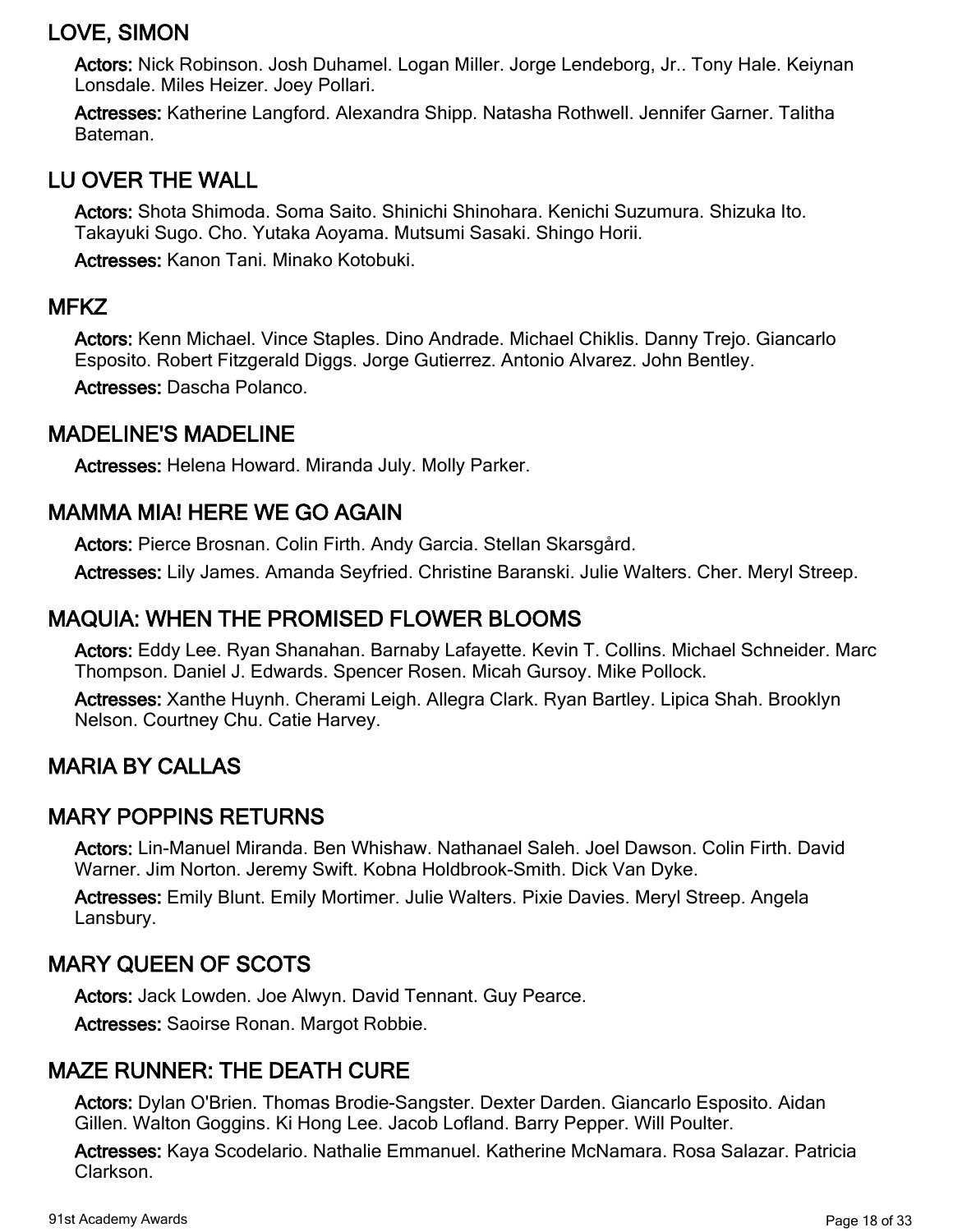# MCQUEEN

# THE MEG

Actors: Jason Statham. Cliff Curtis. Rainn Wilson. Winston Chao. Page Kennedy. Ólafur Darri Ólafsson. Robert Taylor. Masi Oka. Raymond Vinten.

Actresses: Li Bingbing. Ruby Rose. Jessica McNamee. Sophia Cai. Mai Hongmei.

#### MID90S

Actors: Sunny Suljic. Lucas Hedges. Na-kel Smith.

Actresses: Katherine Waterston.

## MILE 22

Actors: Mark Wahlberg. Iko Uwais. John Malkovich. Carlo Albán. Sam Medina. Keith Arthur Bolden. Billy Smith. Myke Holmes. Terry Kinney. Brandon Scales.

Actresses: Lauren Cohan. Ronda Rousey. Natasha Goubskaya. Chae Rin Lee. Jenique Hendrix. Emily Skeggs. Poorna Jagannathan. Elle Graham. Kate Rigg. Lourdes Perea.

# MINDING THE GAP

#### MIRAI

Actors: John Cho. Daniel Dae Kim. Jaden Waldman. Evan Smith. Victor Brandt. Actresses: Rebecca Hall. Eileen T'Kaye. Victoria Grace.

#### THE MISANDRISTS

Actors: Til Schindler.

Actresses: Susanne Sachsse. Viva Ruiz. Kembra Pfahler. Caprice Crawford. Kita Updike. Victoire Laly. Lo-Fi Cherry. Olivia Kundisch. Serenity Rosa. Sam Dye.

# THE MISEDUCATION OF CAMERON POST

Actors: Forrest Goodluck. John Gallagher, Jr..

Actresses: Chloë Grace Moretz. Jennifer Ehle. Sasha Lane.

### MISS DALÍ

Actors: Joan Carreras. Josep Maria Pou.

Actresses: Siân Phillips. Claire Bloom.

### MISSION: IMPOSSIBLE - FALLOUT

Actors: Tom Cruise. Henry Cavill. Ving Rhames. Simon Pegg. Sean Harris. Wes Bentley. Frederick Schmidt. Alec Baldwin. Liang Yang. Kristoffer Joner.

Actresses: Rebecca Ferguson. Angela Bassett. Vanessa Kirby. Michelle Monaghan. Alix Bénézech. Lolly Adefope. Ffion Jolly. Tracey Saunders.

### THE MONKEY KING 3

Actors: Aaron Kwok. William Feng. Xiao Shenyang. Him Law.

Actresses: Zhao Liying. Lin Chiling. Gigi Leung. Tamia Liu.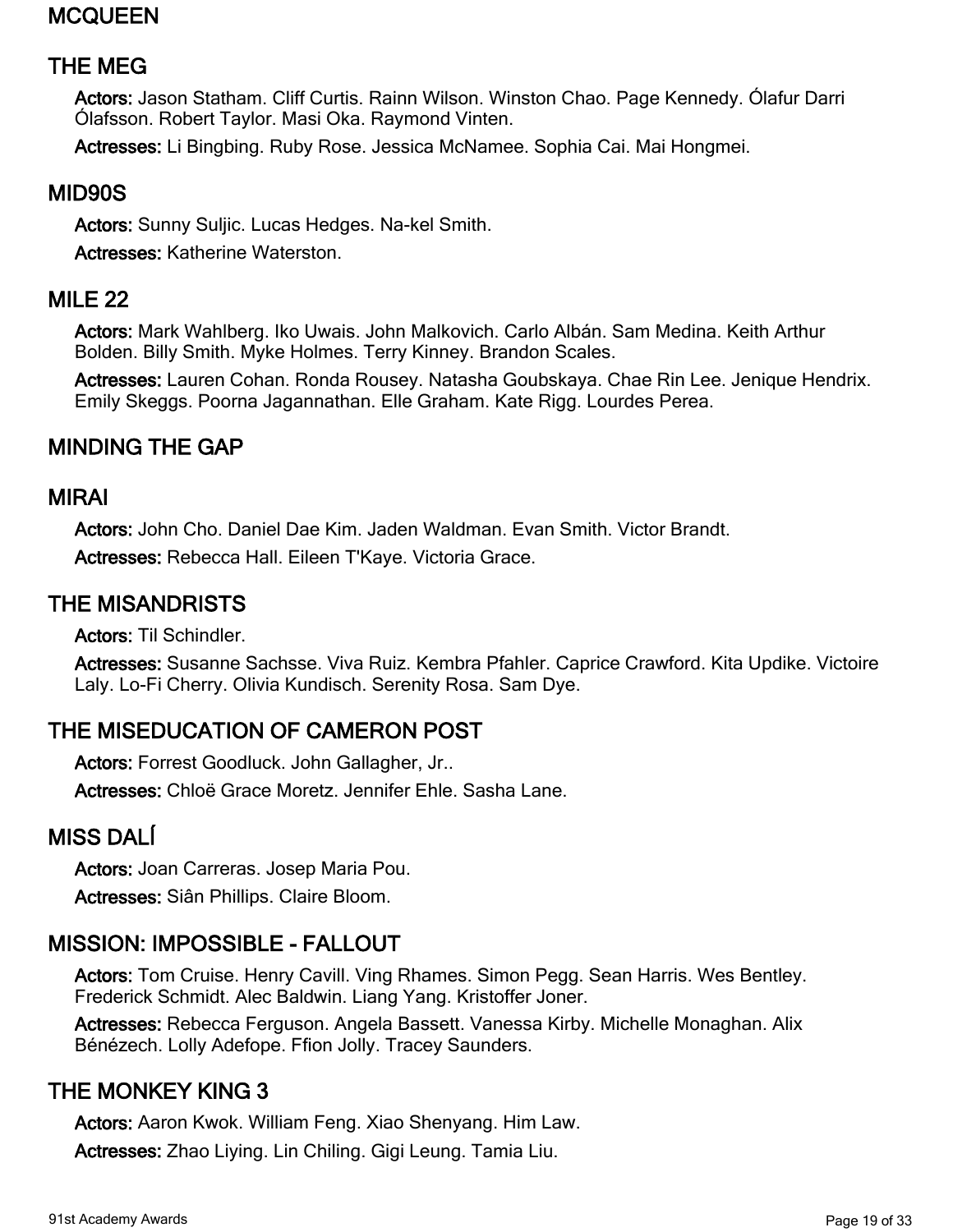# MONSTER HUNT 2

Actors: Tony Leung Chiu Wai. Jing Boran. Actresses: Bai Baihe.

# MONSTERS AND MEN

Actors: John David Washington. Anthony Ramos. Kelvin Harrison, Jr.. Rob Morgan. Actresses: Chanté Adams. Jasmine Cephas Jones. Cara Buono. Nicole Beharie.

## MORTAL ENGINES

Actors: Hugo Weaving. Robert Sheehan. Ronan Raftery. Patrick Malahide. Stephen Lang. Actresses: Hera Hilmar. Jihae Kim. Leila George.

# MOWGLI: LEGEND OF THE JUNGLE

Actors: Rohan Chand. Christian Bale. Benedict Cumberbatch. Andy Serkis. Peter Mullan. Louis Ashbourne Serkis. Matthew Rhys.

Actresses: Cate Blanchett. Naomie Harris. Freida Pinto.

### MOYNIHAN

### THE MULE

Actors: Clint Eastwood. Bradley Cooper. Andy Garcia. Laurence Fishburne. Michael Peña. Ignacio Serricchio. Richard Herd. Lobo Sebastian. Manny Montana. Noel G..

Actresses: Dianne Wiest. Taissa Farmiga. Alison Eastwood.

### MUSEO

Actors: Gael García Bernal. Leonardo Ortizgris.

#### **MUTE**

Actors: Alexander Skarsgård. Paul Rudd. Justin Theroux.

### **NANCY**

Actors: Steve Buscemi. John Leguizamo. Actresses: Andrea Riseborough. J. Smith-Cameron. Ann Dowd.

### NAPPILY EVER AFTER

Actresses: Sanaa Lathan. Lynn Whitfield.

# NEVER LOOK AWAY

Actors: Tom Schilling. Sebastian Koch. Oliver Masucci. Actresses: Paula Beer. Saskia Rosendahl. Ina Weisse.

# THE NIGHT IS SHORT, WALK ON GIRL

Actors: Gen Hoshino. Hiroshi Kamiya. Ryuji Akiyama. Kazuya Nakai. Hiroyuki Yoshino. Junichi Suwabe.

Actresses: Kana Hanazawa. Yuko Kaido. Seiko Niizuma. Aoi Yuki.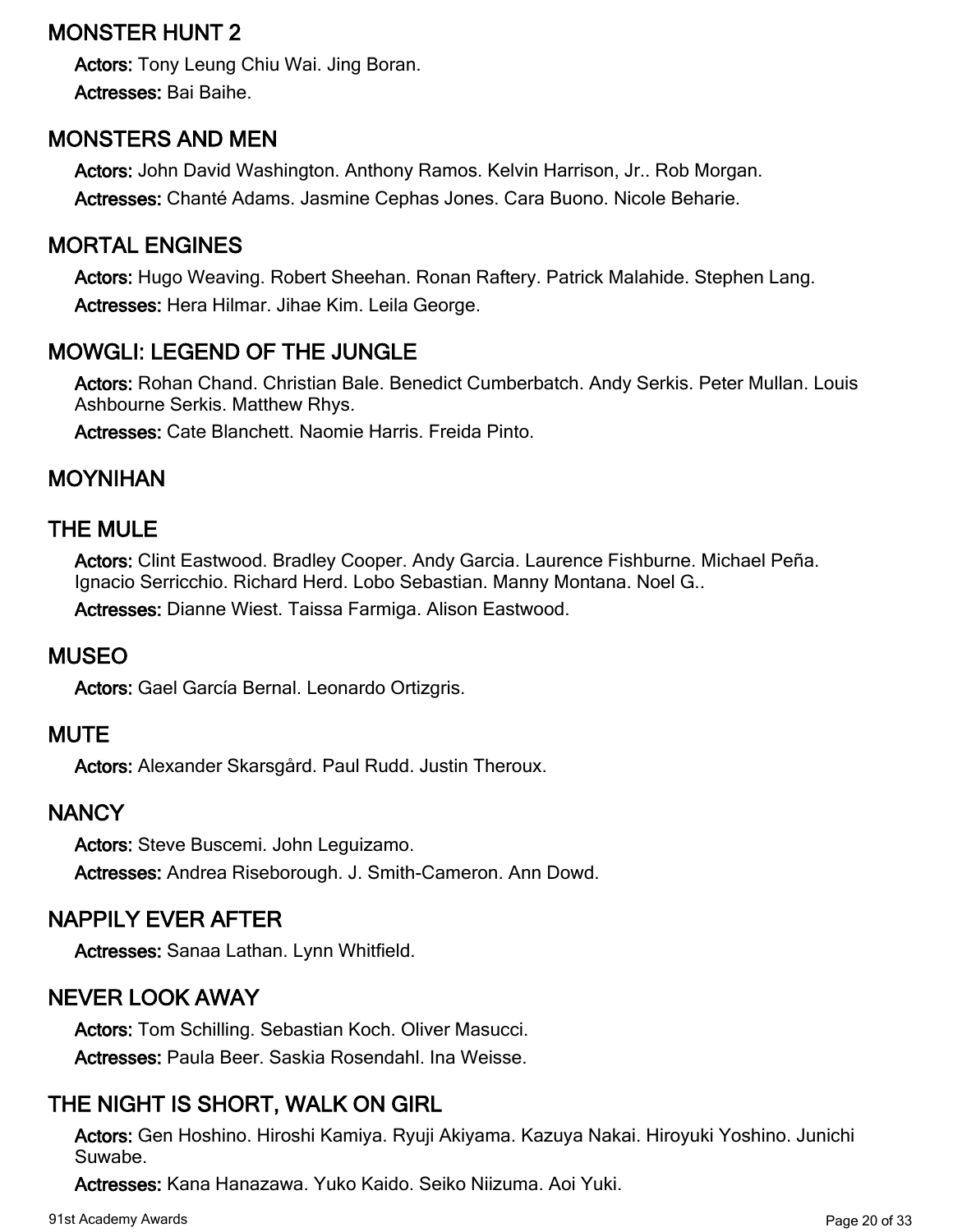# NIGHT SCHOOL

Actors: Kevin Hart. Rob Riggle. Taran Killam. Actresses: Tiffany Haddish.

# 93QUEEN

## NOBODY'S FOOL

Actors: Omari Hardwick. Mehcad Brooks. PJ Morton. Michael Blackson. Jon Rudnitsky. Chris Rock. Nev Schulman. Max Joseph. Adrian Conrad. Peyton Jackson.

Actresses: Tiffany Haddish. Tika Sumpter. Amber Riley. Missi Pyle. Whoopi Goldberg. Courtney Henggeler. Candace West. Crystal Lee Brown. Victoria Ealy. Linda Boston.

### NOSTALGIA

Actors: Jon Hamm. Bruce Dern. John Ortiz. Nick Offerman. James Le Gros. Patton Oswalt. Chris Marquette.

Actresses: Ellen Burstyn. Catherine Keener. Amber Tamblyn. Annalise Basso. Mikey Madison. Jennifer Mudge.

# THE NUN

Actors: Demian Bichir. Jonas Bloquet. August Maturo. Jack Falk. Michael Smiley. David Horovitch. Tudor Munteanu. Jared Morgan.

Actresses: Taissa Farmiga. Charlotte Hope. Ingrid Bisu. Bonnie Aarons. Sandra Teles. Maria Obretin. Lynnette Gaza. Ani Sava. Gabrielle Downey. Lili Bordan.

# THE NUTCRACKER AND THE FOUR REALMS

Actors: Eugenio Derbez. Jayden Fowora-Knight. Matthew Macfadyen. Richard E. Grant. Sergei Polunin. Morgan Freeman. Omid Djalili. Jack Whitehall. Tom Sweet. Gustavo Dudamel.

Actresses: Keira Knightley. Mackenzie Foy. Misty Copeland. Helen Mirren. Ellie Bamber. Meera Syal. Anna Madeley.

### THE OATH

Actors: Ike Barinholtz. Chris Ellis. Jon Barinholtz. Billy Magnussen. John Cho.

Actresses: Tiffany Haddish. Nora Dunn. Meredith Hagner. Carrie Brownstein.

### OCEAN'S EIGHT

Actors: Richard Armitage. James Corden. Elliott Gould. Shaobo Qin.

Actresses: Sandra Bullock. Helena Bonham Carter. Rihanna. Cate Blanchett. Anne Hathaway. Mindy Kaling. Sarah Paulson. Awkwafina. Elizabeth Ashley. Dana Ivey.

# THE OLD MAN & THE GUN

Actors: Robert Redford. Casey Affleck. Danny Glover. Tom Waits. Actresses: Sissy Spacek. Tika Sumpter.

# ON CHESIL BEACH

Actors: Billy Howle. Adrian Scarborough. Samuel West. Actresses: Saoirse Ronan. Anne-Marie Duff. Emily Watson.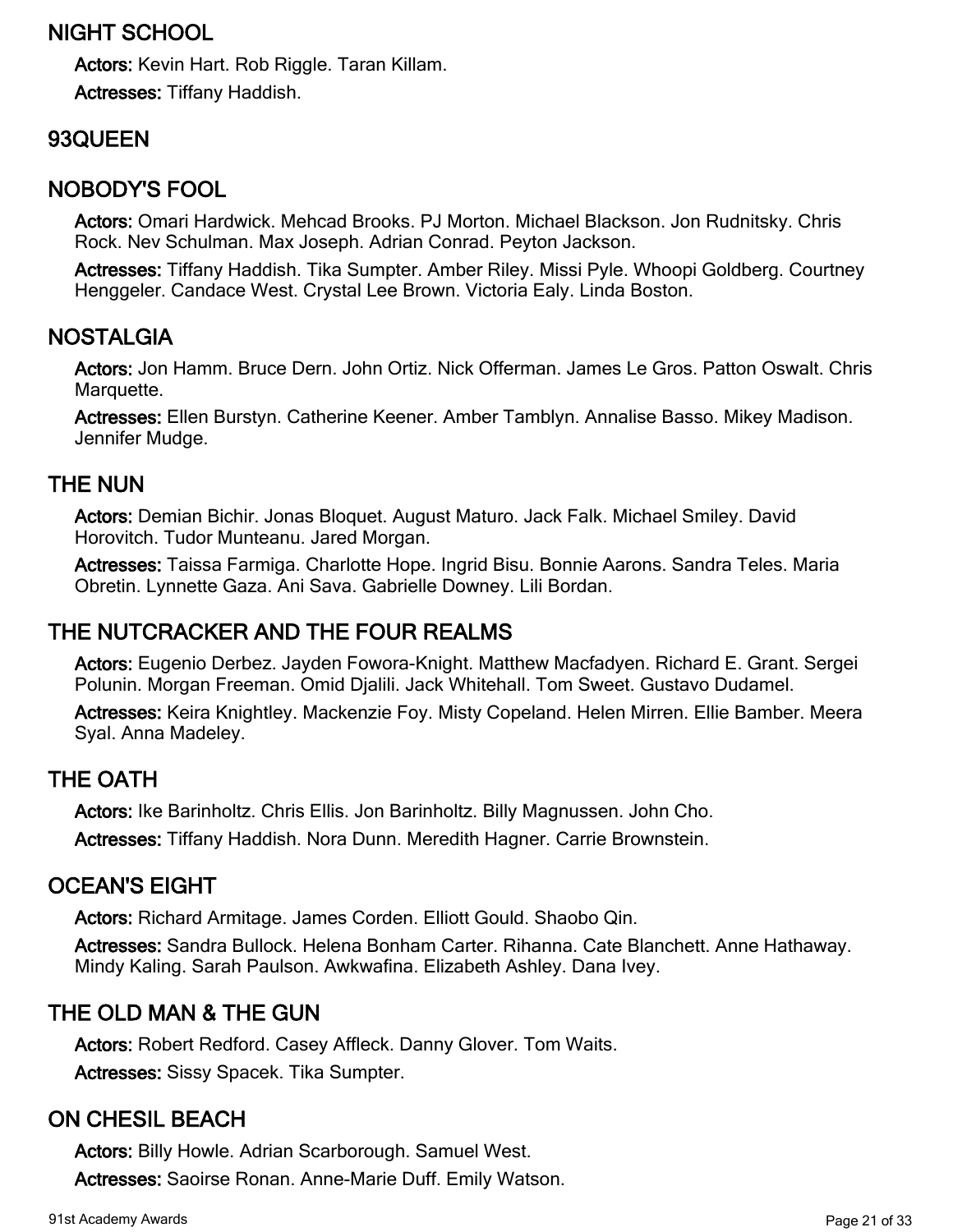### ON HAPPINESS ROAD

## ON HER SHOULDERS

#### ON THE BASIS OF SEX

Actors: Armie Hammer. Justin Theroux. Jack Reynor. Stephen Root. Sam Waterston. Actresses: Felicity Jones. Cailee Spaeny. Kathy Bates.

### OPERATION FINALE

Actors: Oscar Isaac. Ben Kingsley. Lior Raz. Nick Kroll. Michael Aronov. Joe Alwyn. Michael Benjamin Hernandez. Greg Hill. Ohad Knoller. Torben Liebrecht.

Actresses: Mélanie Laurent. Haley Lu Richardson. Greta Scacchi.

#### THE OTHER SIDE OF THE WIND

Actors: John Huston. Peter Bogdanovich.

#### OUTLAW KING

Actors: Chris Pine. Aaron Taylor-Johnson. Billy Howle. Actresses: Florence Pugh.

#### OUTSIDE IN

Actors: Jay Duplass. Actresses: Edie Falco.

#### THE OUTSIDER

Actors: Jared Leto. Tadanobu Asano. Kippei Shiina. Actresses: Shioli Kutsuna.

#### **OVERBOARD**

Actors: Eugenio Derbez. John Hannah. Mel Rodriguez. Josh Segarra. Fernando Luján. Jesús Ochoa. Omar Chaparro. Adrian Uribe. Per Graffman.

Actresses: Anna Faris. Eva Longoria. Swoosie Kurtz. Hannah Nordberg. Alyvia Alyn Lind. Payton Lepinski. Cecilia Suárez. Mariana Treviño.

#### OVERLORD

Actors: Jovan Adepo. Wyatt Russell. Pilou Asbæk. John Magaro. Bokeem Woodbine. Iain De Caestecker. Dominic Applewhite. Jacob Anderson. Gianny Taufer. Joseph Quinn.

Actresses: Mathilde Ollivier. Hayley Carmichael. Meg Foster. Sarah Finigan. Alison Thea-Skot.

#### PACIFIC RIM UPRISING

Actors: John Boyega. Scott Eastwood. Burn Gorman. Max Zhang. Charlie Day.

Actresses: Jing Tian. Cailee Spaeny. Rinko Kikuchi. Adria Arjona.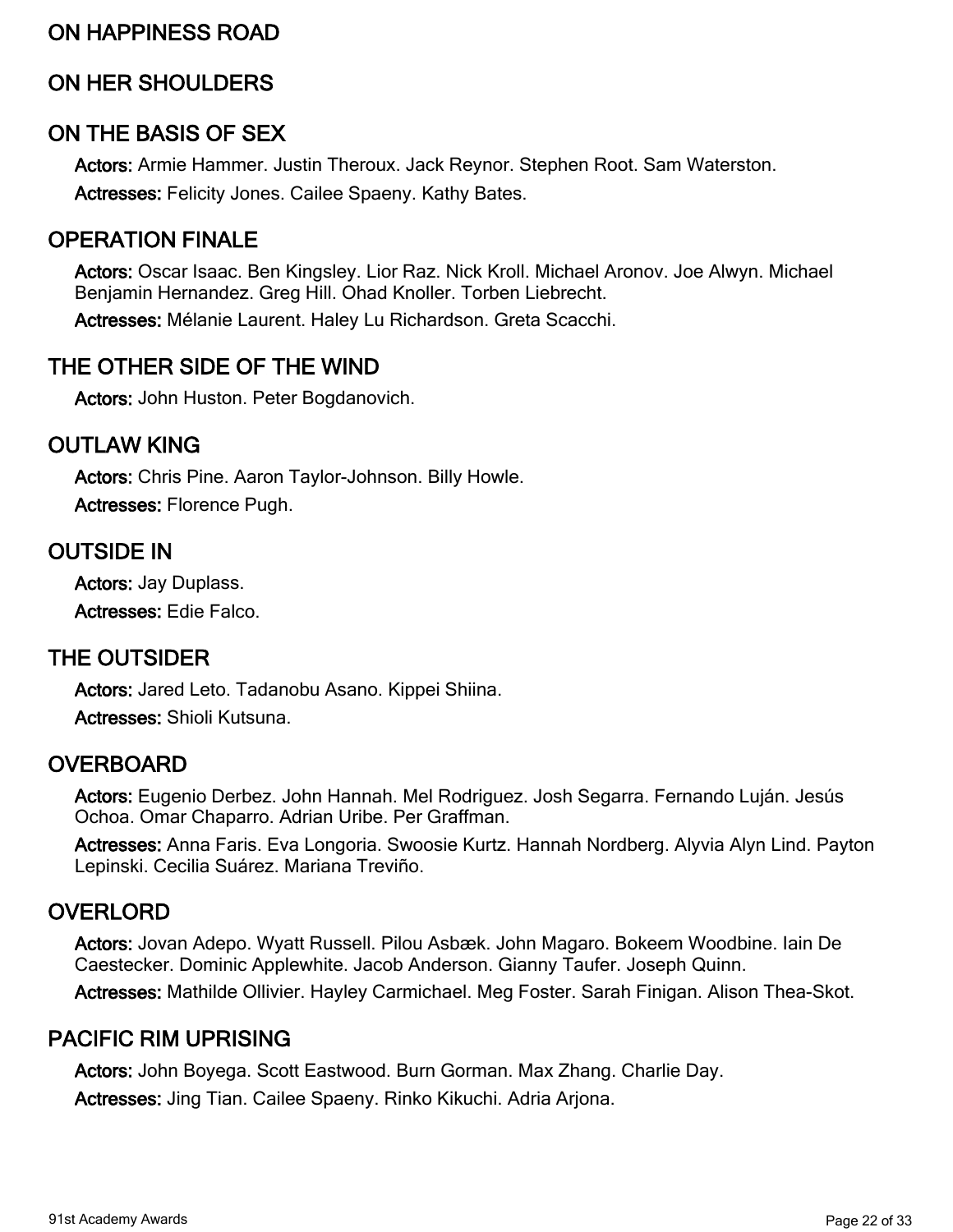# PADDINGTON 2

Actors: Hugh Bonneville. Hugh Grant. Brendan Gleeson. Jim Broadbent. Peter Capaldi. Ben Whishaw. Samuel Joslin. Michael Gambon. Tom Conti. Noah Taylor.

Actresses: Sally Hawkins. Julie Walters. Madeleine Harris. Eileen Atkins. Imelda Staunton. Joanna Lumley. Jessica Hynes.

# PAPA

Actors: David Proval. Paul Sorvino. Robert Scott Wilson. Actresses: Daryl Hannah. Ann-Margret.

# PAPILLON

Actors: Charlie Hunnam. Rami Malek. Yorick Van Wageningen. Roland Møller. Tommy Flanagan. Actresses: Eve Hewson.

# THE PARTY

Actors: Bruno Ganz. Cillian Murphy. Timothy Spall.

Actresses: Patricia Clarkson. Cherry Jones. Emily Mortimer. Kristin Scott Thomas.

# PAUL, APOSTLE OF CHRIST

Actors: Jim Caviezel. James Faulkner. Olivier Martinez. John Lynch. Yorgos Karamihos. Alessandro Sperduti.

Actresses: Joanne Whalley. Antonia Campbell-Hughes.

#### PEPPERMINT

Actors: John Gallagher, Jr.. John Ortiz. Juan Pablo Raba. Jeff Hephner. Eddie Shin. Cliff "Method Man" Smith. Tyson Ritter. Ian Casselberry. Richard Cabral. Johnny Ortiz.

Actresses: Jennifer Garner. Annie Ilonzeh. Cailey Fleming. Kyla-Drew Simmons. Emma Thoraval. Samantha Edelstein. Erin Carufel. Edilsy Vargas. YaYa Gosselin.

### PICKINGS

Actresses: Elyse Price. Katie Vincent.

# POPE FRANCIS - A MAN OF HIS WORD

### THE POSSESSION OF HANNAH GRACE

Actors: Grey Damon. Nick Thune. Louis Herthum. Max McNamara. Jacob Ming-Trent. James A. Watson, Jr..

Actresses: Shay Mitchell. Kirby Johnson. Stana Katic.

### THE PREDATOR

Actors: Boyd Holbrook. Trevante Rhodes. Jacob Tremblay. Keegan-Michael Key. Thomas Jane. Alfie Allen. Sterling K. Brown. Augusto Aguilera. Jake Busey. Brian Prince.

Actresses: Olivia Munn. Yvonne Strahovski. Francoise Yip.

# THE PRICE OF EVERYTHING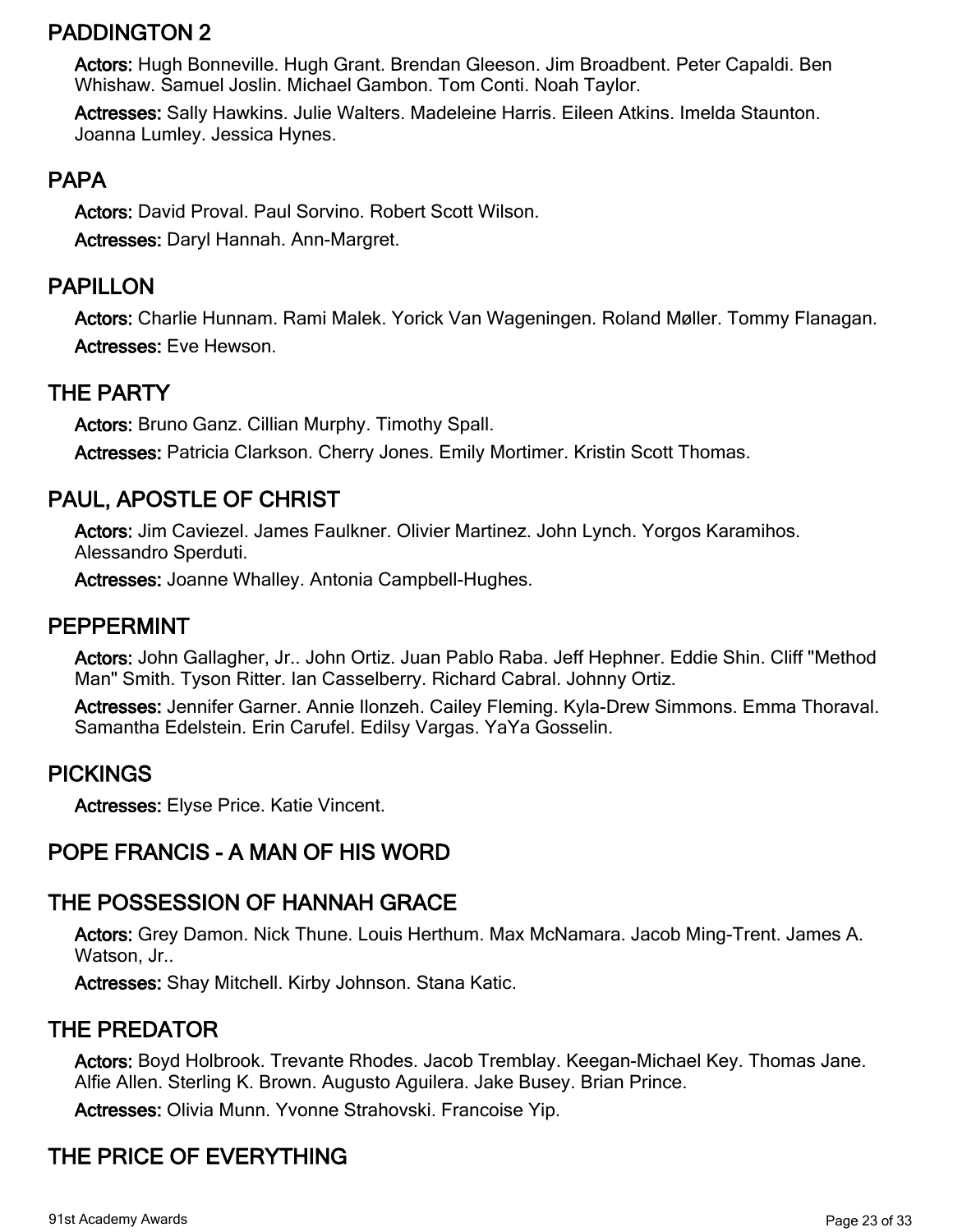# THE PRICE OF FREE

# PRIVATE LIFE

Actors: Paul Giamatti. Actresses: Kathryn Hahn. Kayli Carter. Molly Shannon.

# A PRIVATE WAR

Actors: Jamie Dornan. Actresses: Rosamund Pike.

## PROUD MARY

Actors: Billy Brown. Jahi Di'Allo Winston. Neal McDonough. Xander Berkeley. Rade Serbedzija. Erik Laray Harvey. Danny Glover.

Actresses: Taraji P. Henson. Margaret Avery.

#### PUZZLE

Actors: David Denman. Irrfan Khan. Bubba Weiler. Austin Abrams. Actresses: Kelly Macdonald. Liv Hewson.

# A QUIET PLACE

Actors: John Krasinski. Noah Jupe. Cade Woodward. Leon Russom. Actresses: Emily Blunt. Millicent Simmonds.

#### **QUINCY**

RBG

### THE RACHEL DIVIDE

### RALPH BREAKS THE INTERNET

Actors: John C. Reilly. Jack McBrayer. Alan Tudyk. Alfred Molina. Ed O'Neill. Sean Giambrone. Flula Borg. Timothy Simons.

Actresses: Sarah Silverman. Gal Gadot. Taraji P. Henson. Jane Lynch.

### RAMPAGE

Actors: Dwayne Johnson. Jeffrey Dean Morgan. Jake Lacy. Joe Manganiello. P. J. Byrne. Jason Liles. Demetrius Grosse. Jack Quaid. Matt Gerald. Will Yun Lee.

Actresses: Naomie Harris. Malin Akerman. Marley Shelton. Breanne Hill. Allyssa Brooke. Suzanne Cotsakos. Robin Meade. Maria Arcega-Dunn. Shannon Halligan. Wendy Yang.

### READY PLAYER ONE

Actors: Tye Sheridan. Ben Mendelsohn. T. J. Miller. Simon Pegg. Mark Rylance. Philip Zhao. Win Morisaki. Ralph Ineson. Laurence Spellman. Joel MacCormack.

Actresses: Olivia Cooke. Lena Waithe. Hannah John-Kamen. Susan Lynch. Clare Higgins. Perdita Weeks.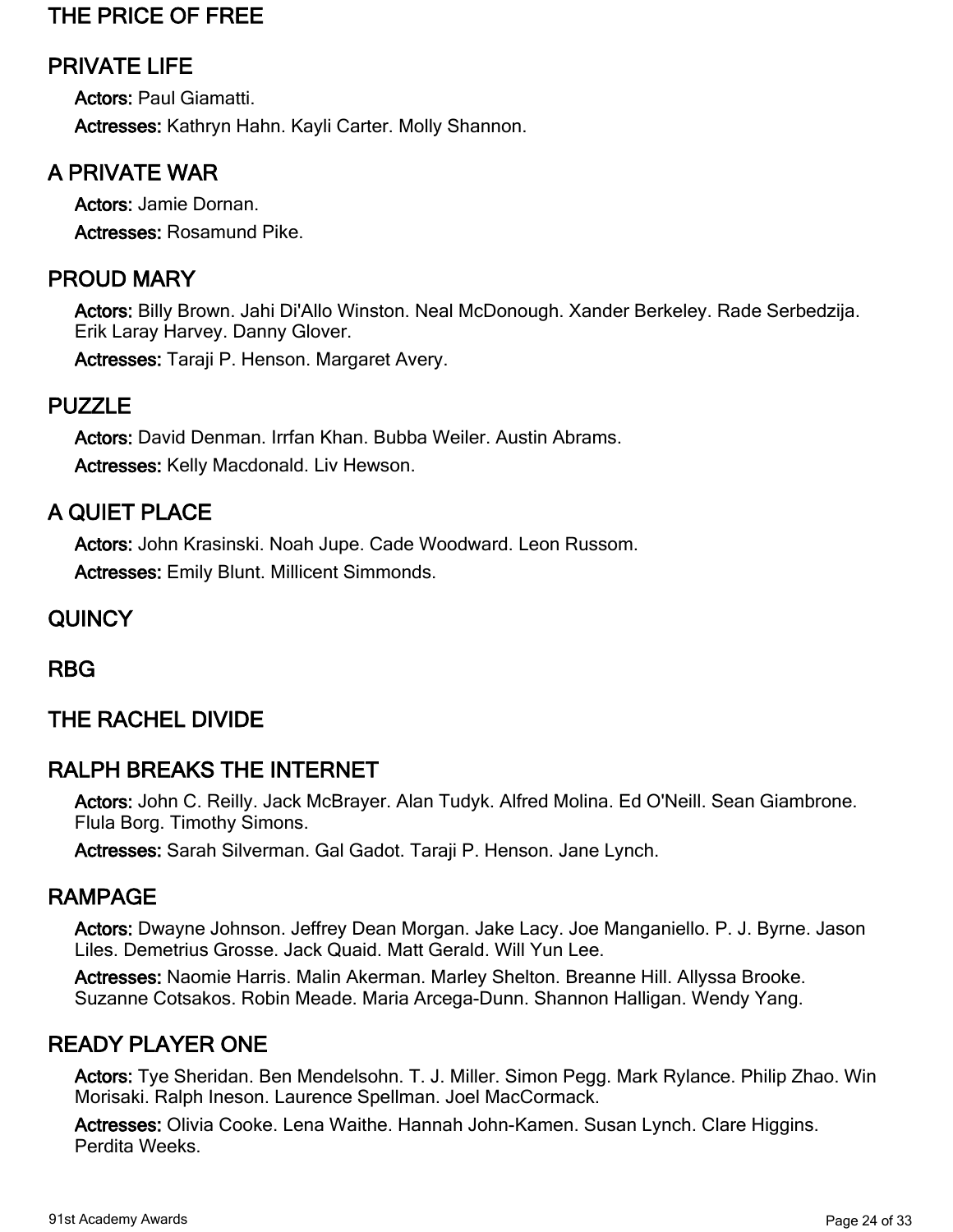## RED SPARROW

Actors: Joel Edgerton. Matthias Schoenaerts. Ciarán Hinds. Bill Camp. Jeremy Irons. Douglas Hodge. Sergei Polunin.

Actresses: Jennifer Lawrence. Charlotte Rampling. Mary-Louise Parker. Joely Richardson. Thekla Reuten. Sakina Jaffrey. Sasha Frolova.

### REPLICAS

Actors: Keanu Reeves.

# RETURN TO SEATTLE

Actors: Brock Mullins. Gordon Coffey. Jalyn Green. Actresses: Allie Pratt. Amy Danneker.

#### REVENGE

Actors: Kevin Janssens. Vincent Colombe. Guillaume Bouchede. Jean-Louis Tribes. Actresses: Matilda Lutz.

# REVERSING ROE

#### THE RIDER

Actors: Brady Jandreau. Tim Jandreau. Lane Scott. Actresses: Lilly Jandreau.

## THE ROAD MOVIE

### ROBIN HOOD

Actors: Taron Egerton. Jamie Foxx. Ben Mendelsohn. Jamie Dornan. Tim Minchin. Paul Anderson. F. Murray Abraham.

Actresses: Eve Hewson.

#### ROMA

Actors: Jorge Antonio Guerrero Martínez. Actresses: Yalitza Aparicio. Marina de Tavira.

#### ROXANNE ROXANNE

Actresses: Chanté Adams. Nia Long.

# RUBEN BRANDT, COLLECTOR

### THE SAMUEL PROJECT

Actors: Hal Linden. Ryan Ochoa. Mateo Arias.

# SCIENCE FAIR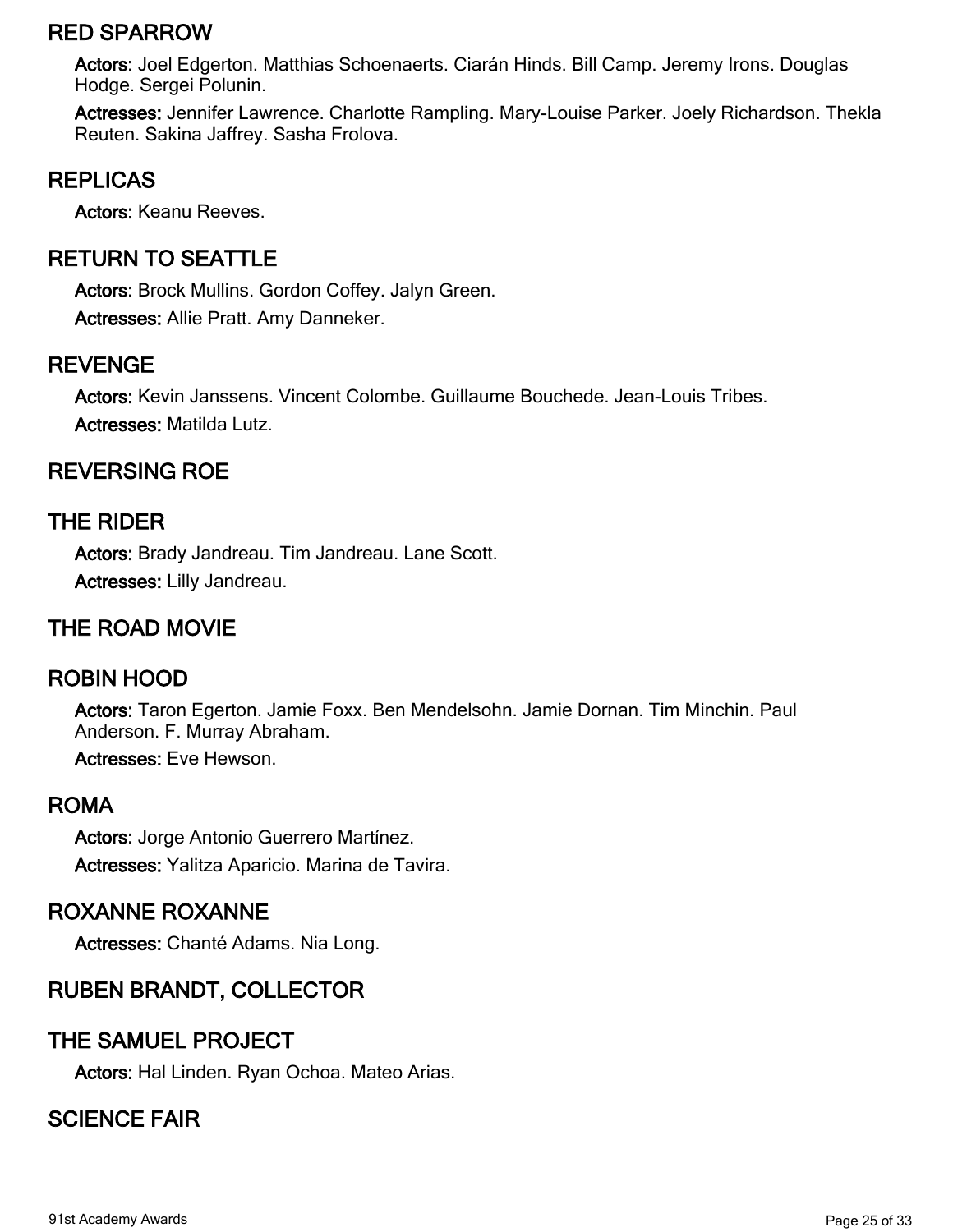# THE SEAGULL

Actors: Corey Stoll. Billy Howle. Brian Dennehy. Jon Tenney. Glenn Fleshler. Michael Zegen. Actresses: Annette Bening. Elisabeth Moss. Mare Winningham. Saoirse Ronan.

#### SEARCHING

Actors: John Cho. Joseph Lee. Actresses: Debra Messing. Michelle La. Sara Sohn.

# SEARCHING FOR INGMAR BERGMAN

#### SECOND ACT

Actors: Treat Williams. Milo Ventimiglia. Alan Aisenberg. Freddie Stroma. Dave Foley. Larry Miller. Dan Bucatinsky. Dalton Harrod. John James Cronin. Phil Nee.

Actresses: Jennifer Lopez. Vanessa Hudgens. Leah Remini. Annaleigh Ashford. Charlyne Yi. Dierdre Friel. Lacretta. Elizabeth Masucci. Anna Suzuki. Ellen Cleghorne.

#### SEEING ALLRED

#### THE SENTENCE

#### SGT. STUBBY: AN AMERICAN HERO

Actors: Logan Lerman. Jordan Beck. Jason Ezzell. Jim Pharr.

Actresses: Helena Bonham Carter.

#### 7 DAYS IN ENTEBBE

Actors: Daniel Brühl. Eddie Marsan. Lior Ashkenazi. Denis Menochet. Ben Schnetzer. Angel Bonanni. Nonso Anozie.

Actresses: Rosamund Pike.

#### SHERLOCK GNOMES

Actors: James McAvoy. Chiwetel Ejiofor. Michael Caine. Matt Lucas. Stephen Merchant. Ozzy Osbourne. Jamie Demetriou. Johnny Depp. Julio Bonet. Gary Bradbury.

Actresses: Emily Blunt. Maggie Smith. Ashley Jensen. Mary J. Blige. Rosalie Craig. Leyla Hobart. Julie Walters. Eve Webster.

#### **SHIRKERS**

#### SHOCK AND AWE

Actors: Woody Harrelson. James Marsden. Rob Reiner. Tommy Lee Jones. Luke Tennie. Richard Schiff.

Actresses: Milla Jovovich. Jessica Biel.

#### SHOPLIFTERS

Actors: Lily Franky. Jyo Kairi.

Actresses: Sakura Ando. Kilin Kiki. Mayu Matsuoka. Miyu Sasaki.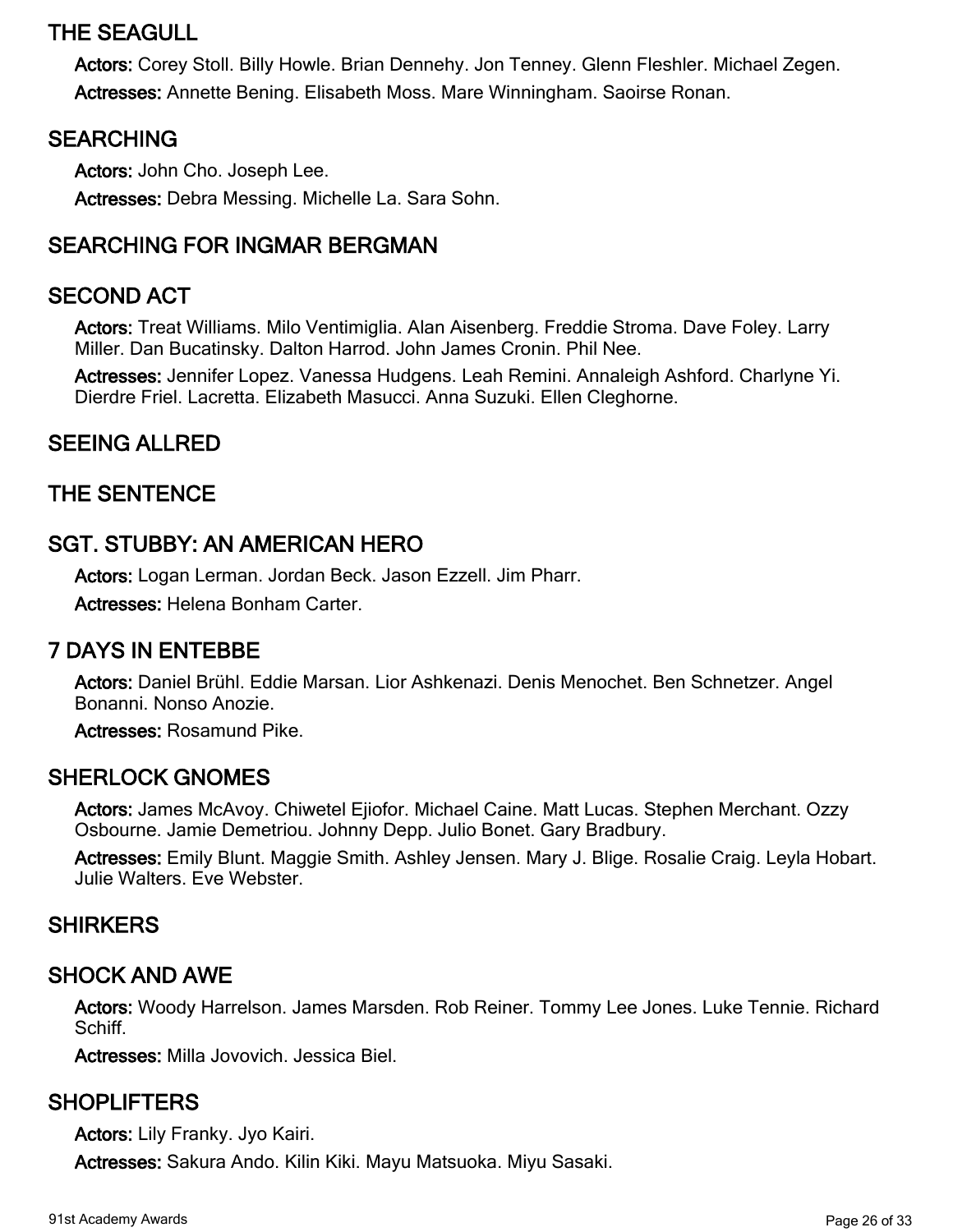# A SIMPLE FAVOR

Actors: Henry Golding. Rupert Friend. Andrew Rannells. Actresses: Blake Lively. Anna Kendrick. Jean Smart. Linda Cardellini.

# THE SISTERS BROTHERS

Actors: John C. Reilly. Joaquin Phoenix. Jake Gyllenhaal. Riz Ahmed. Rutger Hauer. Actresses: Rebecca Root. Allison Tolman. Carol Kane.

#### SKATE KITCHEN

Actors: Jaden Smith. Actresses: Rachelle Vinberg.

#### **SKYSCRAPER**

Actors: Dwayne Johnson. Actresses: Neve Campbell.

#### SLENDER MAN

Actors: Alex Fitzalan. Michael Reilly Burke. Kevin Chapman. Javier Botet.

Actresses: Joey King. Julia Goldani Telles. Jaz Sinclair. Annalise Basso. Taylor Richardson. Jessica Blank.

# SMALLFOOT

Actors: Channing Tatum. James Corden. Common. LeBron James. Danny DeVito. Ely Henry. Jimmy Tatro. Justin Roiland. Jack Quaid.

Actresses: Zendaya. Gina Rodriguez. Yara Shahidi. Patricia Heaton. Sarah Baker.

### SOLLERS POINT

Actors: McCaul Lombardi. Jim Belushi.

Actresses: Zazie Beetz.

### SOLO: A STAR WARS STORY

Actors: Alden Ehrenreich. Woody Harrelson. Donald Glover. Joonas Suotamo. Paul Bettany. Ian Kenny. John Tui. Andrew Woodall. Warwick Davis.

Actresses: Emilia Clarke. Thandie Newton. Phoebe Waller-Bridge. Erin Kellyman. Anna Francolini.

### THE SONG OF SWAY LAKE

Actors: Rory Culkin. Robert Sheehan. Brian Dennehy.

Actresses: Mary Beth Peil. Elizabeth Peña. Isabelle McNally.

# **SONGWRITER**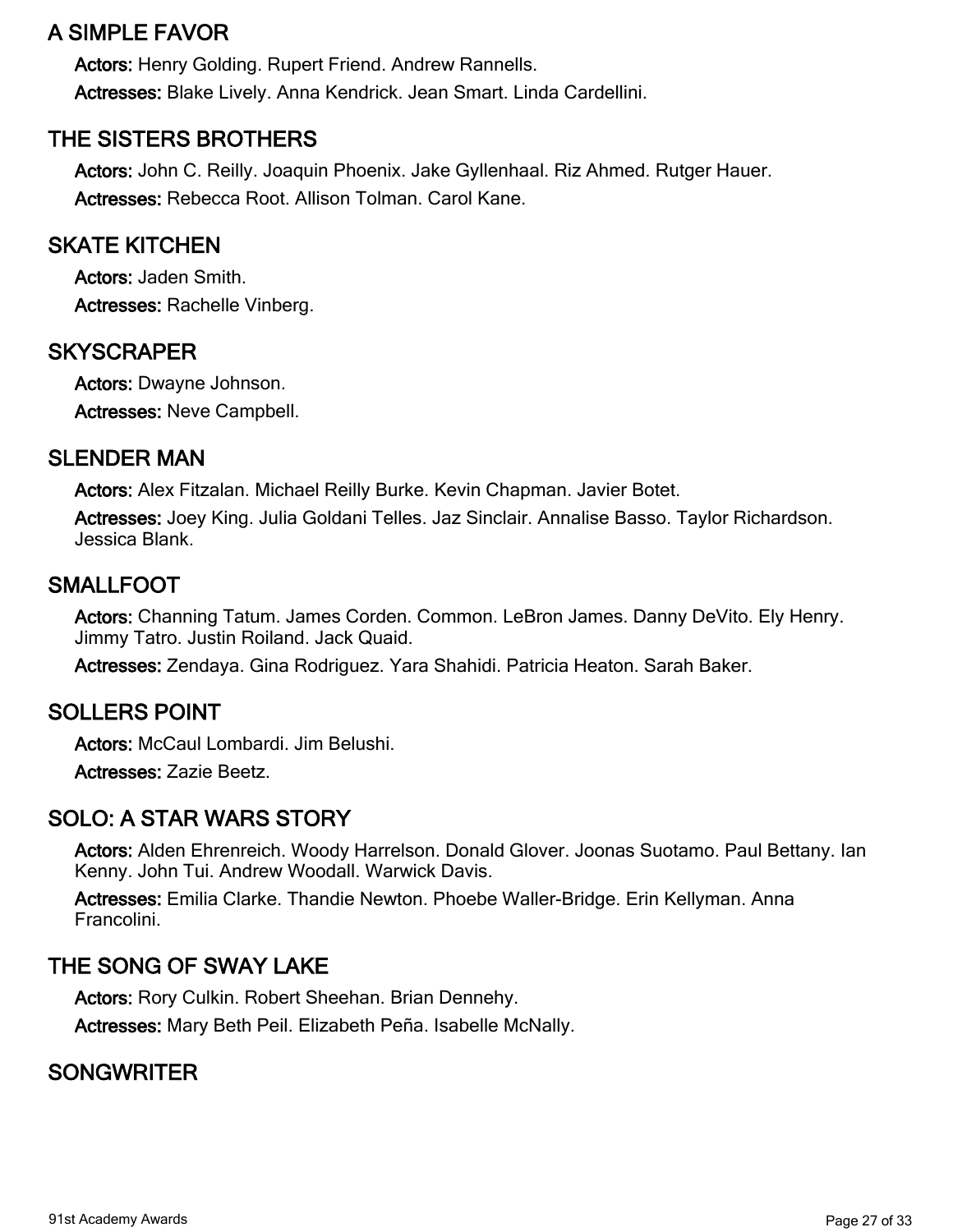# SORRY TO BOTHER YOU

Actors: Lakeith Stanfield. Armie Hammer. Steven Yeun. Danny Glover. Terry Crews. Omari Hardwick. Jermaine Fowler. Michael X. Sommers.

Actresses: Tessa Thompson. Kate Berlant.

# THE SOUND STORY

Actors: Resul Pookutty. Joy Mathew. Sunil Sugatha. Peruvanam Kuttan Marar. Afsal Yousaf. Segaa. Dilip Kuttippuram. Basid. Parameswaran. Ashraf Mullasery.

Actresses: Nibha Namboodari. Kairaly Prasad. Resmi. Devika Shaji. Geethi Sangeetha. Veena. Shalu. Lakshmi Atul. Nadhi Prasad Prabhakar.

### SPIDER-MAN: INTO THE SPIDER-VERSE

Actors: Shameik Moore. Jake Johnson. Mahershala Ali. Brian Tyree Henry. John Mulaney. Nicolas Cage. Liev Schreiber.

Actresses: Hailee Steinfeld. Lily Tomlin. Luna Lauren Velez. Zoë Kravitz. Kimiko Glenn. Kathryn Hahn.

# THE SPY WHO DUMPED ME

Actors: Sam Heughan. Justin Theroux. Hasan Minhaj.

Actresses: Mila Kunis. Kate McKinnon. Jane Curtin. Gillian Anderson. Ivanna Sakhno.

# STAN & OLLIE

Actors: Steve Coogan. John C. Reilly. Danny Huston. Rufus Jones. Actresses: Shirley Henderson. Nina Arianda.

### A STAR IS BORN

Actors: Bradley Cooper. Sam Elliott. Dave Chappelle. Andrew Dice Clay. Rafi Gavron. Anthony Ramos. Barry Shabaka Henley. Michael D. Roberts. Michael J. Harney. Greg Grunberg. Actresses: Lady Gaga. Rebecca Field. Brandi Carlile. Drena De Niro. Ashley Frangipane.

### **SUPERFLY**

Actors: Trevor Jackson. Jason Mitchell. Michael Kenneth Williams. Kaalan "KR" Walker. Esai Morales. Big Bank Black. Antwan "Big Boi" Patton. Jacob Ming-Trent.

Actresses: Lex Scott Davis. Jennifer Morrison. Andrea Londo.

### SUPPORT THE GIRLS

Actresses: Regina Hall.

#### SURFER

Actors: Douglas Burke. Sage Burke. Gerald James. Turk Bartee. Alex Angelikis. Mitch Feinstein. Actresses: Marian Thomas Griffin. Analia Lenchantin.

### SUSPIRIA

Actors: Mikael Olsson. Fred Kelemen. Joel-Dennis Bienstock.

Actresses: Dakota Johnson. Tilda Swinton. Mia Goth. Angela Winkler. Ingrid Caven. Elena Fokina. Sylvie Testud. Renée Soutendijk. Jessica Harper. Chloë Grace Moretz.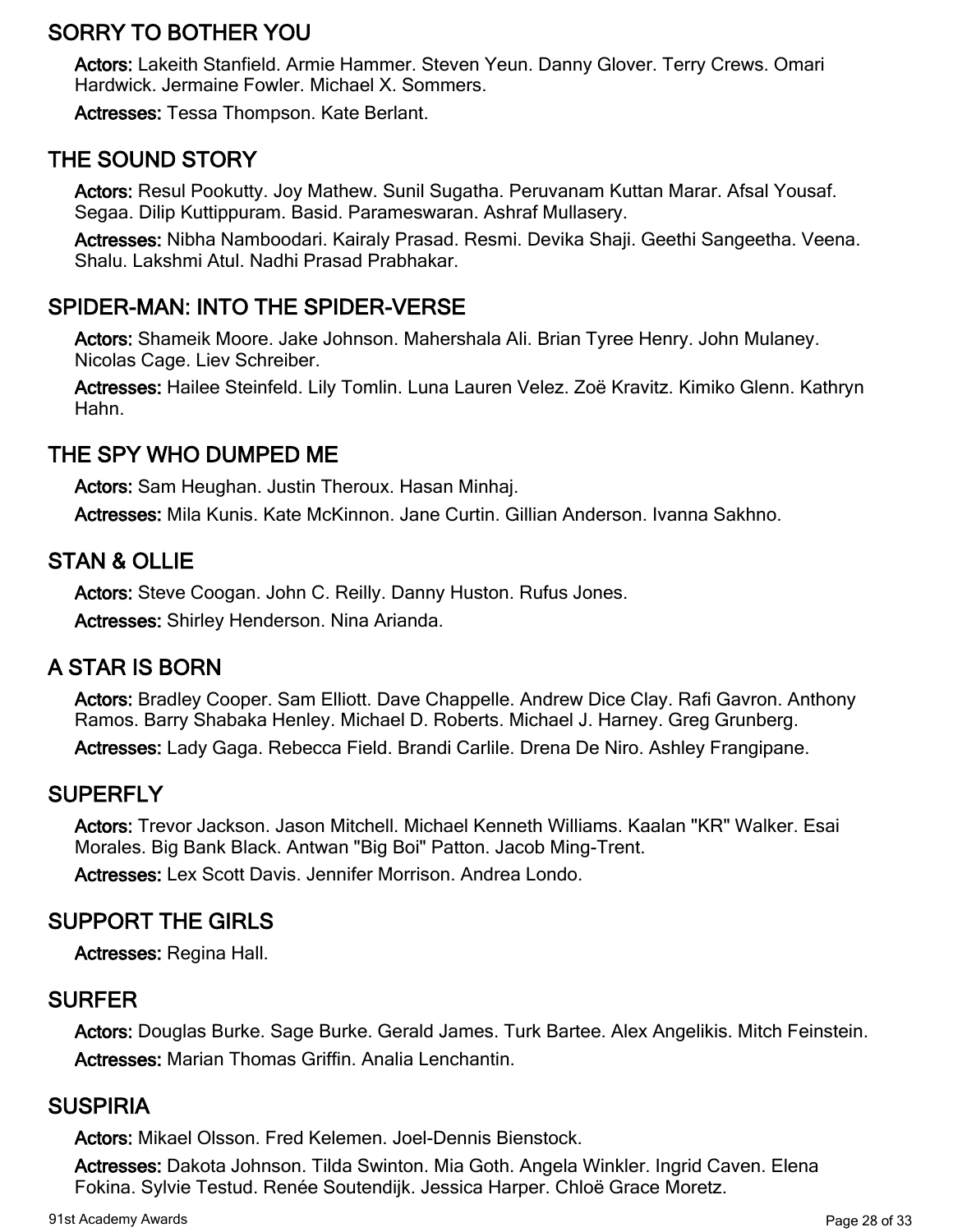# SWEET COUNTRY

Actors: Sam Neill. Bryan Brown. Hamilton Morris. Ewen Leslie. Thomas M. Wright. Matt Day. Actresses: Natassia Gorey-Furber.

# TAG

Actors: Ed Helms. Jeremy Renner. Jon Hamm. Jake Johnson. Hannibal Buress. Lil Rel Howery. Thomas Middleditch.

Actresses: Annabelle Wallis. Isla Fisher. Rashida Jones. Leslie Bibb. Nora Dunn.

# TALL TALES FROM THE MAGICAL GARDEN OF ANTOON KRINGS

# TEEN TITANS GO! TO THE MOVIES

Actors: Greg Cipes. Scott Menville. Khary Payton. Will Arnett. Actresses: Tara Strong. Hynden Walch. Kristen Bell.

# THEY'LL LOVE ME WHEN I'M DEAD

### THOROUGHBREDS

Actors: Anton Yelchin. Paul Sparks. Actresses: Olivia Cooke. Anya Taylor-Joy. Francie Swift.

# THREE IDENTICAL STRANGERS

### 3100: RUN AND BECOME

#### TIGER

Actors: Prem Singh. Mickey Rourke. Michael Pugliese. Actresses: Janel Parrish.

#### TINKER'

Actors: Clayne Crawford. Colton Crawford. Christian Kane. Wilmer Calderon. Randy "Tumbleweed" Smith.

Actresses: Wendy Baron. Chalet Lizette Brannan.

### TITO AND THE BIRDS

Actors: Pedro Henrique. Enrico Dias. Mateus Solano. Matheus Nachtergaele. Otávio Augusto. Actresses: Marina Serratiello. Denise Fraga.

### TOMB RAIDER

Actors: Dominic West. Walton Goggins. Daniel Wu. Derek Jacobi. Alexandre Willaume. Tamer Burjaq. Adrian Collins. Keenan Arrison. Andrian Mazive. Milton Schorr.

Actresses: Alicia Vikander. Kristin Scott Thomas. Hannah John-Kamen. Jaime Winstone. Rekha John-Cheriyan. Maisy De Freitas. Emily Carey.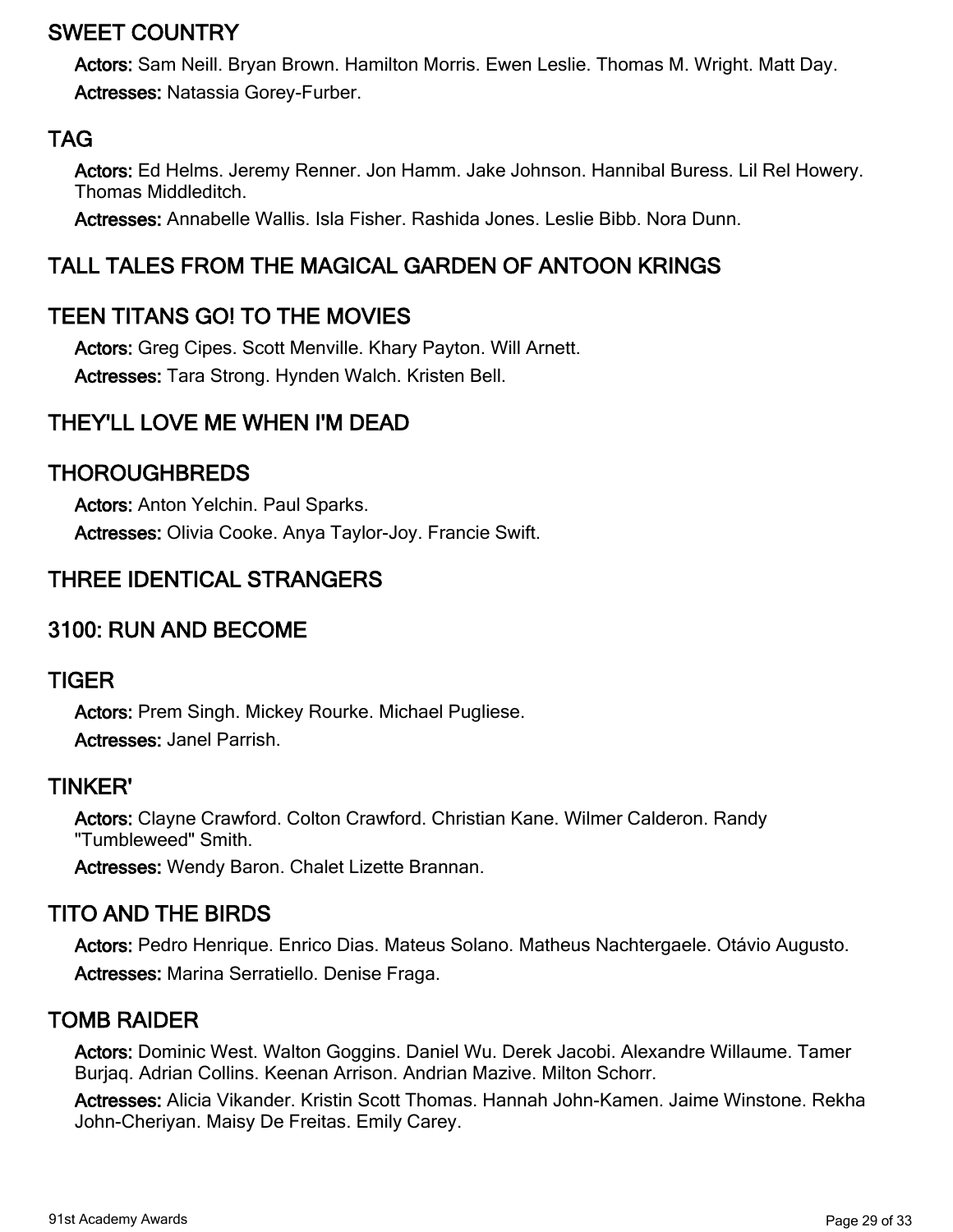# TRAFFIK

Actors: Omar Epps. Laz Alonso. Luke Goss. William Fichtner. Actresses: Paula Patton. Roselyn Sanchez. Missi Pyle. Dawn Olivieri.

# **TULLY**

Actors: Mark Duplass. Ron Livingston. Actresses: Charlize Theron. Mackenzie Davis.

# THE 12TH MAN

Actors: Thomas Gullestad. Jonathan Rhys Meyers. Mads Sjøgård Pettersen. Actresses: Marie Blokhus.

# 12 STRONG

Actors: Chris Hemsworth. Michael Shannon. Michael Peña. Navid Negahban. Trevante Rhodes. William Fichtner. Geoff Stults. Thad Luckinbill. Ben O'Toole. Kenny Sheard.

Actresses: Elsa Pataky. Marie Wagenman. Allison King. Lauren Myers. Veronica Diaz Carranza.

#### 22 JULY

Actors: Anders Danielsen Lie. Jonas Strand Gravli. Jon Øigarden. Thorbjørn Harr. Ola G. Furuseth. Isak Bakli Aglen.

Actresses: Seda Witt. Maria Bock.

# UNBROKEN: PATH TO REDEMPTION

Actors: Samuel Hunt. Actresses: Merritt Patterson.

#### UNCLE DREW

Actors: Kyrie Irving. Lil Rel Howery. Shaquille O'Neal. Chris Webber. Reggie Miller. Nate Robinson. Nick Kroll.

Actresses: Tiffany Haddish. Erica Ash. Lisa Leslie.

# UNITED SKATES

#### UNSANE

Actors: Joshua Leonard. Jay Pharoah. Actresses: Claire Foy. Juno Temple. Aimee Mullins. Amy Irving.

### UPGRADE

Actors: Logan Marshall-Green.

### VENOM

Actors: Tom Hardy. Riz Ahmed. Scott Haze. Reid Scott. Actresses: Michelle Williams. Jenny Slate. Melora Walters.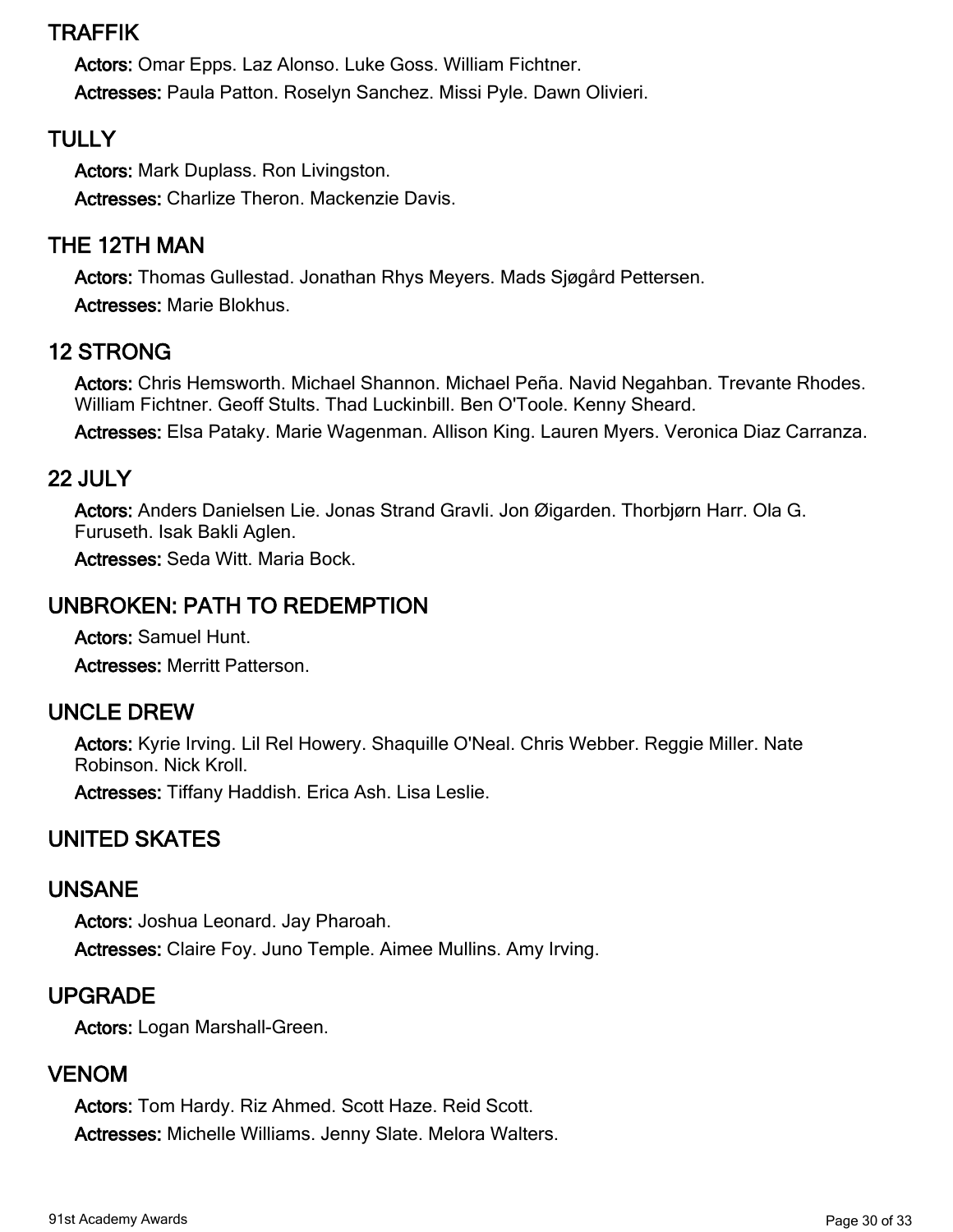# VICE

Actors: Christian Bale. Steve Carell. Sam Rockwell. Tyler Perry. Eddie Marsan. Justin Kirk. Jesse Plemons. Bill Camp. Don McManus. Shea Whigham.

Actresses: Amy Adams. Alison Pill. LisaGay Hamilton. Lily Rabe.

# VIPER CLUB

Actors: Matt Bomer. Julian Morris. Actresses: Susan Sarandon. Lola Kirke. Sheila Vand. Adepero Oduye. Edie Falco.

# VOX LUX

Actors: Jude Law. Actresses: Natalie Portman. Stacy Martin. Jennifer Ehle. Raffey Cassidy.

# WE THE ANIMALS

Actors: Raúl Castillo. Evan Rosado. Isaiah Kristian. Josiah Gabriel. Actresses: Sheila Vand.

### WELCOME M1LL10NS

Actors: Sohan Borcar. Razak Khan. Manna Mohie. Les Menezes. Dylan Rodrigues. Actresses: Joanne Da Cunha.

# WELCOME TO MARWEN

Actors: Steve Carell. Neil Jackson. Falk Hentschel.

Actresses: Leslie Mann. Diane Kruger. Merritt Wever. Janelle Monáe. Eiza Gonzalez. Gwendoline Christie. Leslie Zemeckis.

# WHAT LIES UPSTREAM

### WHAT THEY HAD

Actors: Michael Shannon. Robert Forster. Josh Lucas. Actresses: Hilary Swank. Blythe Danner. Taissa Farmiga.

# WHERE IS KYRA?

Actors: Kiefer Sutherland. Actresses: Michelle Pfeiffer.

# WHITE BOY RICK

Actors: Matthew McConaughey. Richie Merritt. Brian Tyree Henry. Rory Cochrane. RJ Cyler. Jonathan Majors. Eddie Marsan. Bruce Dern.

Actresses: Bel Powley. Jennifer Jason Leigh. Taylour Paige. Piper Laurie.

# WHITNEY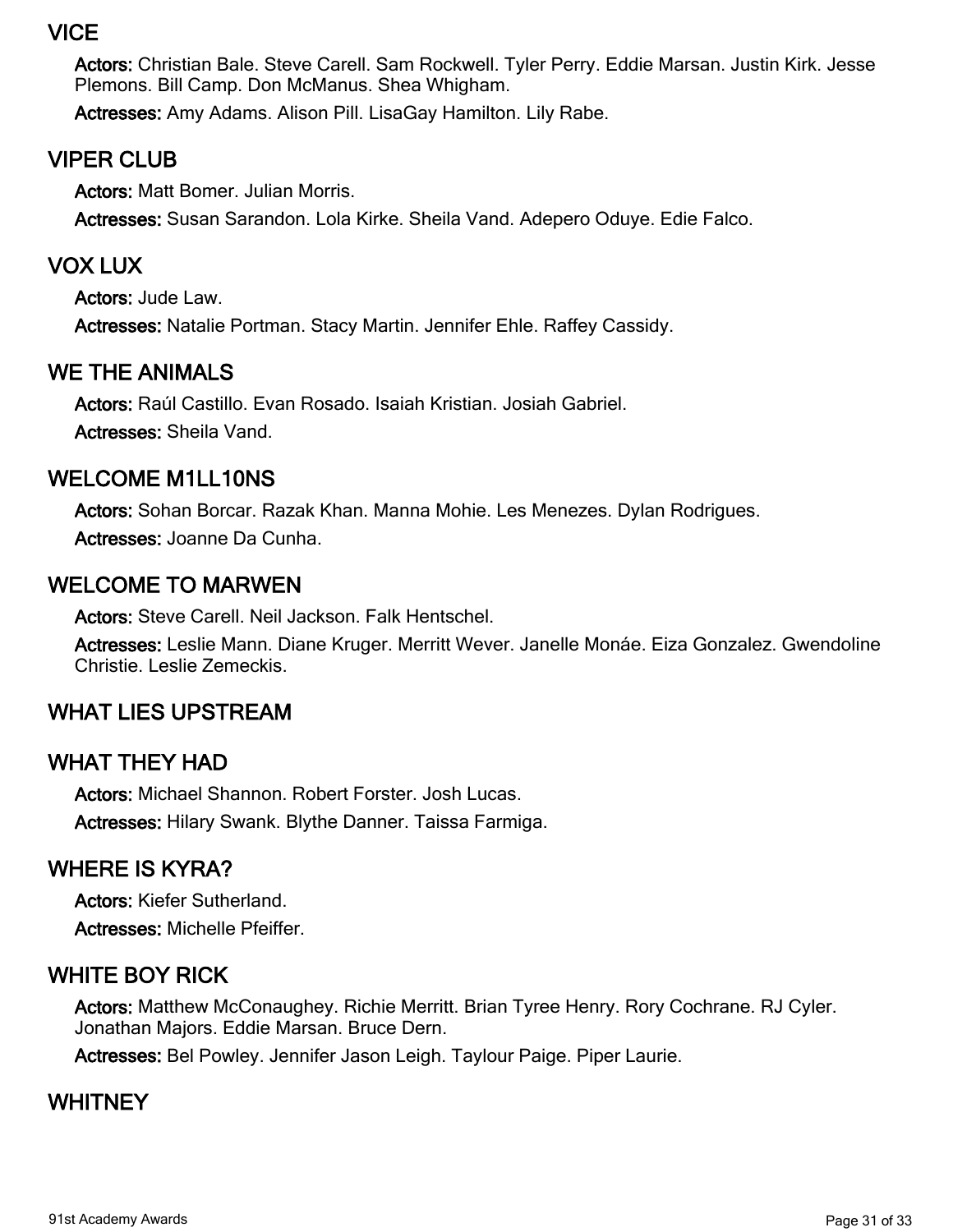### WIDOWS

Actors: Colin Farrell. Brian Tyree Henry. Daniel Kaluuya. Garret Dillahunt. Jon Bernthal. Manuel Garcia-Rulfo. Lukas Haas. Matthew Walsh. Robert Duvall. Liam Neeson.

Actresses: Viola Davis. Michelle Rodriguez. Elizabeth Debicki. Cynthia Erivo. Carrie Coon. Jacki Weaver.

#### THE WIFE

Actors: Jonathan Pryce. Max Irons. Harry Lloyd. Christian Slater. Actresses: Glenn Close. Annie Starke. Elizabeth McGovern.

#### WILDLIFE

Actors: Ed Oxenbould. Jake Gyllenhaal. Bill Camp. Actresses: Carey Mulligan.

#### WINCHESTER

Actors: Jason Clarke. Actresses: Helen Mirren. Sarah Snook.

# WON'T YOU BE MY NEIGHBOR?

# THE WORKSHOP

Actors: Matthieu Lucci. Florian Beaujean. Mamadou Doumbia. Julien Souve. Issam Talbi. Olivier Thouret.

Actresses: Marina Foïs. Mélissa Guilbert. Warda Rammach. Charlie Barde.

### A WRINKLE IN TIME

Actors: Levi Miller. Deric McCabe. Michael Peña. Zach Galifianakis. Chris Pine. André Holland. Actresses: Oprah Winfrey. Reese Witherspoon. Mindy Kaling. Storm Reid. Gugu Mbatha-Raw. Rowan Blanchard.

### YADVI - THE DIGNIFIED PRINCESS

Actors: Chandrachur Singh. Rahul Godara. Vibhu Raghave. Aishwarya Singh.

Actresses: Jyoti Singh. Reshha Sabarwal. Namya Saxena. Nikkitasha Marwaha. Gauri Singh. Bernadine Linus.

# YOU WERE NEVER REALLY HERE

Actors: Joaquin Phoenix. John Doman. Alex Manette. Dante Pereira-Olson. Alessandro Nivola. Actresses: Judith Roberts. Ekaterina Samsonov.

### THE YOUNG KARL MARX

Actors: August Diehl. Stefan Konarske. Actresses: Vicky Krieps.